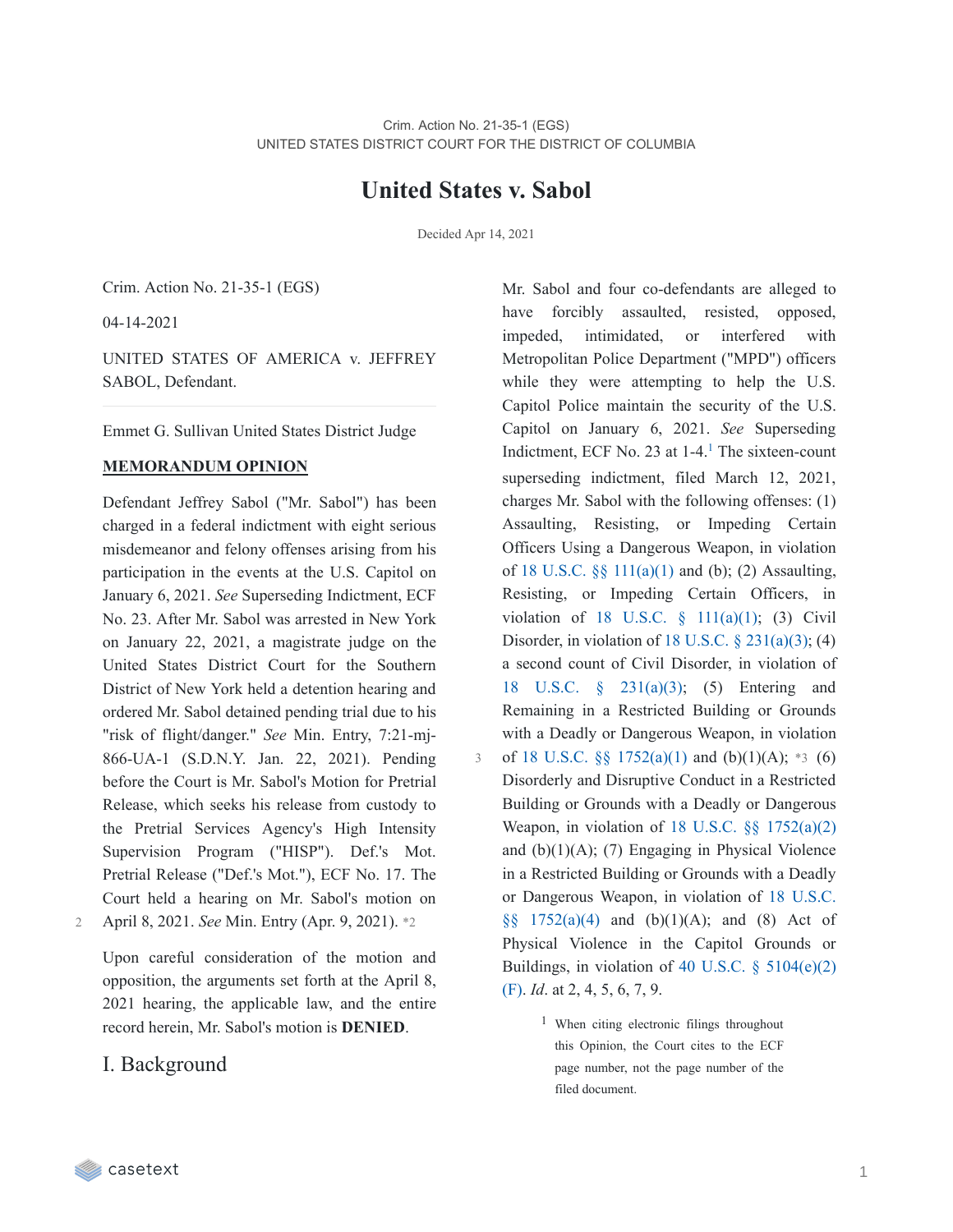6

The Court sets out below the evidence proffered by the government in support of its opposition to Mr. Sabol's motion, and in favor of his continued pretrial detention, as well as a brief overview of the procedural history of this case.<sup>[2](https://casetext.com/_print/doc/united-states-v-sabol-1?_printIncludeHighlights=false&_printIncludeKeyPassages=false&_printIsTwoColumn=true&_printEmail=&_printHighlightsKey=#N196661)</sup> A. Mr. **Sabol's Conduct on January 6**, **2021**

> 2 At a detention hearing, the government may present evidence by way of a proffer. *See United States v*. *Smith*, 79 F.3d 1208, [1209-10](https://casetext.com/case/us-v-smith-507#p1209) (D.C. Cir. 1996).

Mr. Sabol has admitted to law enforcement that he was in Washington D.C. and at the U.S. Capitol on January 6, 2021, the day a joint session of the U.S. Congress convened to certify the Electoral College vote count and the 2020 Presidential Election. *See* Gov't's Opp'n, ECF No. 20 at 3. According to the government, Mr. Sabol believed that "there was no question" that the 2020 Presidential Election was "stolen." *Id*. On January 6, 2021, Mr. Sabol equipped himself with a helmet, steel-toe boots, zip ties, \*4 a radio, and an ear piece, and he traveled to Washington D.C. to watch then-President Trump speak at a rally and to participate in the protest against the election results, which ended in a riot at the U.S. Capitol. *Id*.

Mr. Sabol told law enforcement that when he reached the U.S. Capitol, he heard flashbangs going off and "recognized that a 'battle' was already occurring," which he believed was started by members of the left-wing anti-fascist political movement Antifa as the "perfect set-up." *Id*. He "had to be on the front line" of the "battle" because he is a "warrior." *Id*. Mr. Sabol's cell phone records place him in the area around the U.S. Capitol as of 3:29 p.m. that day. *Id*.

At approximately 4:20 p.m., MPD officers assumed a post in an archway at the access point of the U.S. Capitol's lower western terrace. *Id*. at 4. Among the MPD officers at that post were Officer A.W., Officer B.M., and Officer C.M. *Id*. Shortly after assuming the post, all three officers were "brutally" assaulted by rioters who were part of a mob that had gathered outside of the U.S.

Capitol. *Id*. Video footage provided by the government displays the violent attacks that left the officers wounded and in need of medical care. *See* Exs. 2, 3, 5A to Gov't's Opp'n, ECF No. 20. Officer A.W. sustained a laceration that caused him to bleed from the head and required staples to close, and Officer B.M. sustained an abrasion to his nose and \*5 right cheek and minor bruising to his left shoulder. *See* Gov't's Opp'n, ECF No. 20 at 8-9.

The government proffers evidence in support of charges against Mr. Sabol for his participation in the assault of Officer A.W. and Officer B.M. *Id*. at 4-9. At around 4:27 p.m., an unknown individual charged at Officer A.W., grabbed at his face, and knocked him to his feet. *Id*. at 4. While Officer A.W. was on the ground, Mr. Sabol climbed up the U.S. Capitol steps to where Officer A.W. was laying and yanked Officer A.W.'s baton out of his hand. *Id*. at 4-5 (citing Officer A.W.'s Body Worn Camera ("BWC") Video Footage, Exhibit 2 to Gov't's Opp'n). The government provides additional video footage that "shows that Sabol used so much force in snatching [Officer] A.W.'s baton out of his hands that when he succeeded in wrestling it away from Officer A.W., [Mr.] Sabol fell back down the steps." *Id*. at 5 (citing Storyful<sup>[3](https://casetext.com/_print/doc/united-states-v-sabol-1?_printIncludeHighlights=false&_printIncludeKeyPassages=false&_printIsTwoColumn=true&_printEmail=&_printHighlightsKey=#N196733)</sup> Video Footage, Ex. 3 to Gov't's Opp'n). Meanwhile, another individual, alleged to be Mr. Sabol's co-defendant Mr. Jack Wade Whitton, began striking Officer B.M. with a crutch and then pulled him by the head and helmet over Officer A.W. and down the steps into the large crowd. *Id*. Mr. \*6 Sabol then "rushed back up the steps, put his hand on Officer B.M.'s backside, and with his right hand, held the baton that he stole from Officer A.W. up against Officer B.M.'s neck" before helping drag Officer B.M. face-first down the steps and into the mob. *Id*. at 5-6 (citing Storyful Video Footage, Ex. 3 to Gov't's Opp'n; Officer C.M.'s BWC Video Footage, Ex. 5A to Gov't's Opp'n). After Mr. Sabol and other rioters dragged Officer B.M. into the crowd, codefendant Peter Stager repeatedly struck Officer

casetext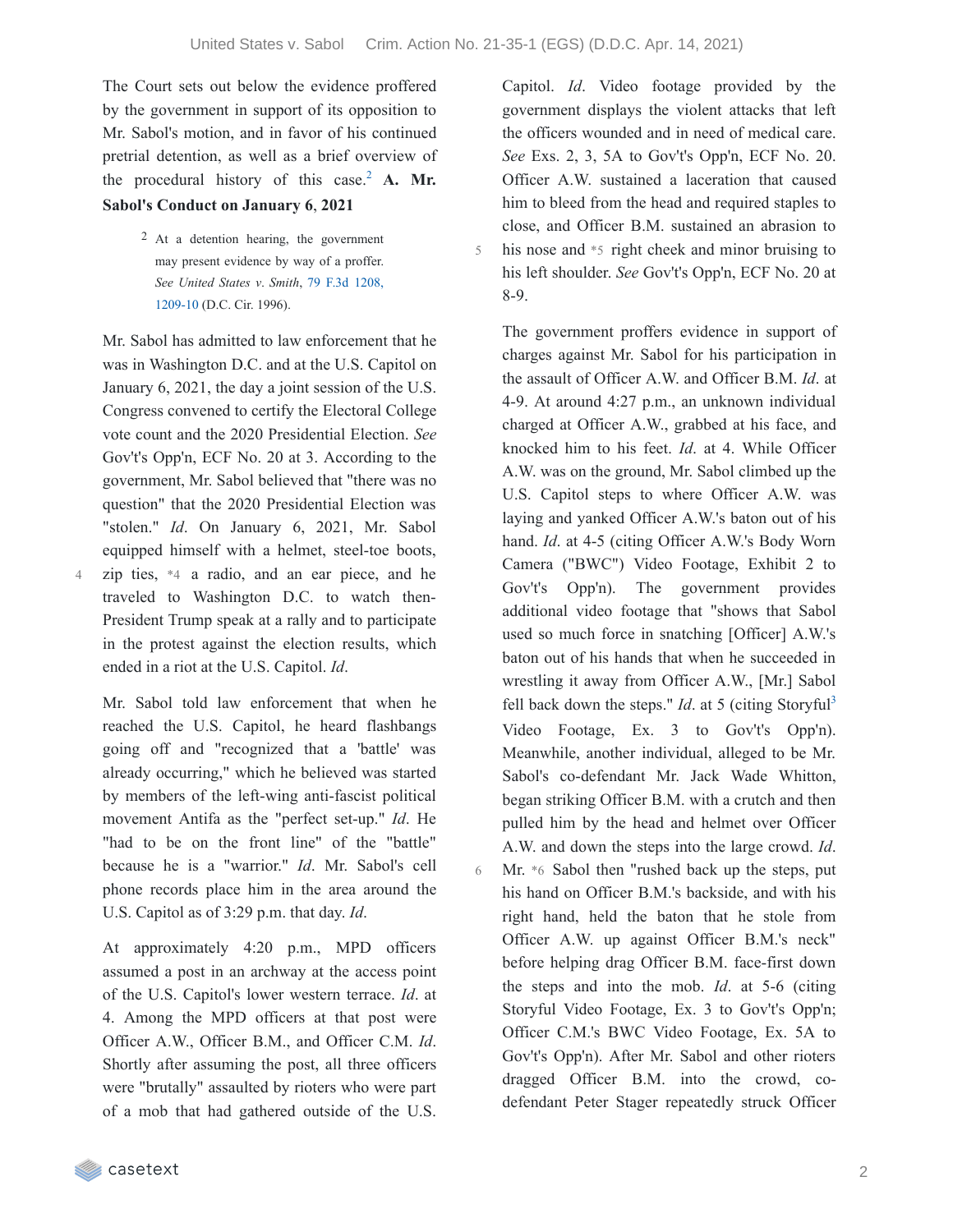B.M. with a flagpole. *Id*. at 8. Rioters also dragged Officer A.W.—who was at that point without the baton that Mr. Sabol had taken from him—down into the mob where rioters ripped off his helmet, maced him, took his gas mask and MPD-issued cell phone, kicked him, struck him with poles, and stomped on him. *Id*. at 8-9. **B. Mr. Sabol's Conduct Between January 6**, **2021**, **and His Arrest on January 22**, **2021**

> 3 According to its website, Storyful is a "news and intelligence agency" owned by News Corp. that was founded as "the first social media newswire . . . to break the news faster and utilize social content to add context to reporting." *See About Storyful*, Storyful, https://storyful.com/about/ (last visited Apr. 14, 2021).

On January 7, 2021, Mr. Sabol returned to his home in Colorado. *Id*. at 9. There, "paranoid that he was going to be charged with sedition," he "fried" electronic devices in his microwave, destroyed anything that could be "misconstrued as antigovernment," and moved two firearms that he kept at his home to an associate's residence. *Id*.

Between January 9 and 10, 2021, Mr. Sabol traveled from Colorado to Boston, Massachusetts. *Id*. Mr. Sabol planned to fly \*7 from Boston to Switzerland to avoid extradition for any crimes arising from his conduct at the U.S. Capitol on January 6, 2021. *Id*. He has admitted to law enforcement that he planned to ski while in Switzerland to make his trip "look natural." *Id*. But while at the airport in Boston, Mr. Sabol saw police officers and "thought they mentioned his backpack." *Id*. He left the airport, rented a vehicle, and began driving south. *Id*. Because Mr. Sabol thought law enforcement was tracking him, he discarded his cell phone out of a window and over a bridge while he was driving. *Id*. 7

On January 11, 2021, officers from the Clarkstown Police Department in New City, New York responded to a vehicle that was driving erratically. *Id*. at 10. They located the vehicle, which Mr.

Sabol was driving, and discovered that he was covered in blood from severe lacerations on his thighs and arms. *Id*. at 10. Mr. Sabol has admitted to law enforcement that he had attempted to take his own life. *Id*. When the Clarkstown officers found Mr. Sabol, he made spontaneous statements, including "I am tired, I am done fighting"; "My wounds are self-inflicted"; "I was fighting tyranny in the D.C. Capitol"; and "I am wanted by the FBI." *Id*. An inventory search of Mr. Sabol's vehicle uncovered razor blades, a note with instructions and password to a computer, electronic devices, his passport and Social Security Card, an airline e-ticket, a rental car agreement, and a green \*8 backpack and tan Carhartt jacket similar to the backpack and jacket depicted in video footage of the attacks on the MPD officers at the U.S. Capitol on January 6, 2021. *Id*.

On January 12, 2021, Mr. Sabol spoke with law enforcement officers while he was recovering from his self-inflicted wounds at the Westchester Medical Center. *Id*. In addition to the admissions discussed above, Mr. Sabol also admitted to law enforcement officers that he was at the U.S. Capitol on January 6, 2021, wearing a brown Carhartt jacket, a black or grey helmet, a green backpack, and black gloves. *Id*. Regarding the events that took place that day, Mr. Sabol admitted he had grabbed an MPD officer's baton, but he alleged that he was there only to save the officers who he saw "needed help." *Id*.

On January 13, 2021, Mr. Sabol spoke with law enforcement again and was asked to review video footage and still photos depicting the events at the U.S. Capitol on January 6, 2021. *Id*. at 11. Mr. Sabol admitted the following: (1) he was the person in the Storyful video wearing a grey/black helmet, black gloves, and the tan/brown Carhartt jacket and green backpack that were found in his vehicle; (2) he had run up the steps of the U.S. Capitol, jumped over a barricade, and dragged an MPD officer down the steps; and (3) he is the individual shown positioned over an MPD officer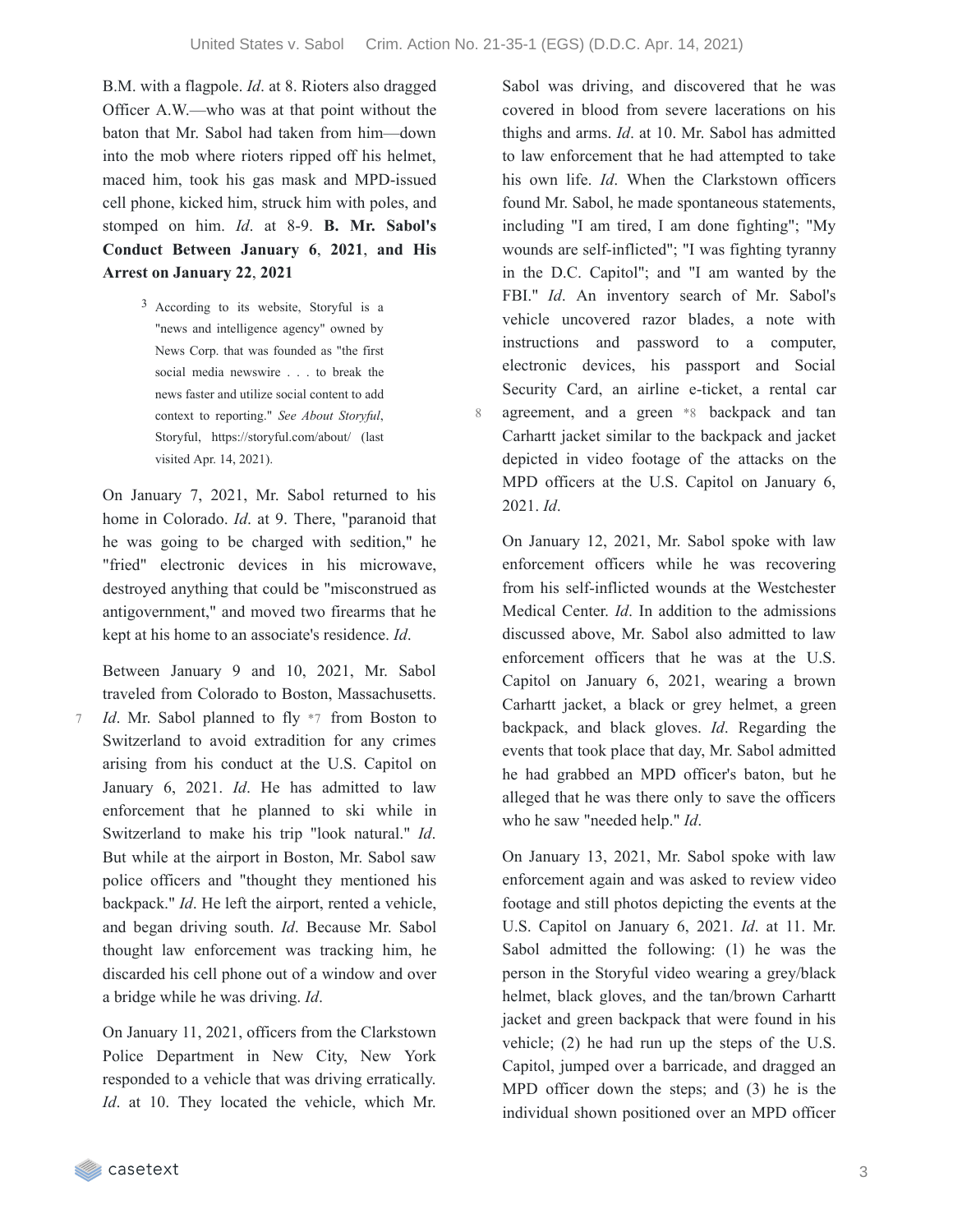who is lying face down on the ground in the still photo that is Exhibit 4 to the government's opposition. \*9 *Id*. Mr. Sabol maintained, however, that he was trying to assist the officer who he helped drag down the steps, and he was "patting him on the back" and saying "we got you man." *Id*. He claimed that he covered the officer to protect him from rioters who were trying to hit the officer with poles. *Id*. But he also acknowledged, with respect to the image depicted in the government's Exhibit 4, that he could not recall if he hit the officer with the baton he was holding against the back of the officer's neck because "he was in a fit of rage" and the details were "cloudy." *Id*. He also stated that during the mayhem, a "call to battle was announced" and he "answered the call because he is a patriot warrior." *Id*. Mr. Sabol further admitted that once he believed law enforcement was looking for him, he deleted numerous text messages and other communications, including a video he had taken of himself and sent to an associate on January 6, 2021, in which he said he had been pepper sprayed but "we are going back in." *Id*. Law enforcement recovered the video as well as a text message from Mr. Sabol advising the associate to delete the video. *Id*.

# C. Procedural Background

Mr. Sabol was first charged with Civil Disorder in violation of 18 U.S.C.  $\S$  [231\(a\)\(3\)](https://casetext.com/statute/united-states-code/title-18-crimes-and-criminal-procedure/part-i-crimes/chapter-12-civil-disorders/section-231-civil-disorders) on January 15, 2021. *See* Criminal Complaint, ECF No. 1. He was arrested and had an initial appearance and detention hearing before a magistrate \*10 judge on the United States District Court for the Southern District of New York on January 22, 2021. *See* Min. Entry, 7:21-mj-866-UA-1 (S.D.N.Y. Jan. 22, 2021). Following the detention hearing, the magistrate judge ordered Mr. Sabol detained pending trial because he was deemed a "risk of flight/danger." *Id*.

On January 29, 2021, a federal grand jury indicted Mr. Sabol, along with two co-defendants, for Civil Disorder and other offenses arising from their actions at the U.S. Capitol, including Assaulting, Resisting, or Impeding Certain Officers Using a Dangerous Weapon, in violation of 18 U.S.C. §§  $111(a)(1)$  and (b). [Indictment,](https://casetext.com/statute/united-states-code/title-18-crimes-and-criminal-procedure/part-i-crimes/chapter-7-assault/section-111-assaulting-resisting-or-impeding-certain-officers-or-employees) ECF No. 8. On March 12, 2021, the superseding indictment was filed. *See* Superseding Indictment, ECF No. 23. The sixteen-count superseding indictment names Mr. Sabol and now four co-defendants, all of whom are alleged to have participated in the assault of MPD officers at the U.S. Capitol on January 6, 2021. *Id*.

After his detention hearing, Mr. Sabol was transported to the D.C. area, and he is currently in custody at the D.C. Jail. Mr. Sabol filed the pending motion for pretrial release on February 23, 2021, the government filed its opposition on March 9, 2021, and Mr. Sabol did not file a reply.

### II. Legal Standard

11

The Bail Reform Act, 18 [U.S.C.](https://casetext.com/statute/united-states-code/title-18-crimes-and-criminal-procedure/part-ii-criminal-procedure/chapter-207-release-and-detention-pending-judicial-proceedings/section-3141-release-and-detention-authority-generally) § 3141 *et seq*., provides that a hearing shall be held to determine whether a defendant \*11 should be detained pretrial upon a motion by the government if the defendant is charged with an offense falling in one of five [enumerated](https://casetext.com/statute/united-states-code/title-18-crimes-and-criminal-procedure/part-ii-criminal-procedure/chapter-207-release-and-detention-pending-judicial-proceedings/section-3142-release-or-detention-of-a-defendant-pending-trial) categories. 18 U.S.C. § 3142(f) (1)(A)-(E). As relevant here, a detention hearing shall be held pursuant to Section  $3142(f)(1)(A)$  if a defendant is charged with a "crime of violence," which is "defined broadly as an offense having as an element the attempted, threatened, or actual use of physical force against a person or property of another, or a felony offense that, by its nature, involves a substantial risk that physical force against the person or property of another may be used in the course of committing the offense." *See United States v*. *Chrestman*, No. 21-mj-218 (ZMF), 2021 WL [765662,](https://casetext.com/case/united-states-v-chrestman-2#p4) at \*4 (D.D.C. Feb. 26, 2021) (citing 18 U.S.C. § [3156\(a\)\(4\)\(A\)-](https://casetext.com/statute/united-states-code/title-18-crimes-and-criminal-procedure/part-ii-criminal-procedure/chapter-207-release-and-detention-pending-judicial-proceedings/section-3156-definitions)(B)). A detention hearing shall also be held upon a motion by the government or a judicial officer's own motion if the defendant poses a serious risk of flight or of attempting to obstruct justice or threaten, injure, or intimidate a witness or juror. 18 U.S.C. § 3142 $(f)(2)(A)$ - $(B)$ .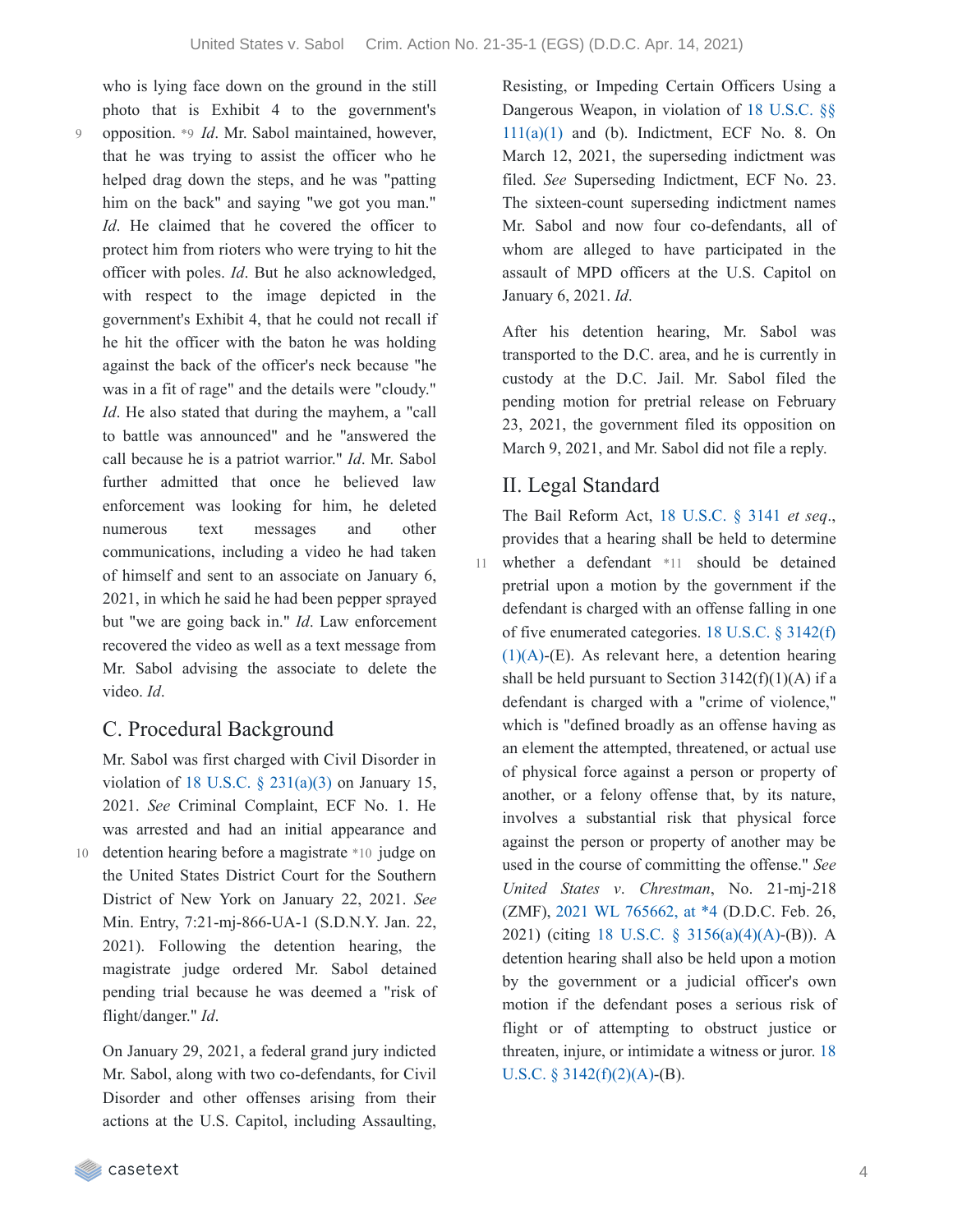If a detention hearing is held pursuant to Section 3142(f), a judicial officer "shall" detain a defendant pending trial if the judicial officer determines that "no condition or combination of conditions will reasonably assure the appearance of the person as required and the safety of any other person and the community." *Id*. § 3142(e).

12 "In common parlance, the relevant \*12 inquiry is whether the defendant is a 'flight risk' or a 'danger to the community.'" *United States v*. *Munchel*, No. 21-3010, 2021 WL [1149196,](https://casetext.com/case/united-states-v-munchel-1#p4) at \*4 (D.C. Cir. Mar. 26, 2021) (quoting *United States v*. *Vasquez-Benitez*, 919 F.3d [546,](https://casetext.com/case/united-states-v-vasquez-benitez-2#p550) 550 (D.C. Cir. 2019)). When the basis for pretrial detention is the defendant's danger to the community, the government is required to demonstrate the appropriateness of detention pursuant to subsection (e) by clear and convincing evidence. *See* 18 U.S.C. § [3142\(f\)](https://casetext.com/statute/united-states-code/title-18-crimes-and-criminal-procedure/part-ii-criminal-procedure/chapter-207-release-and-detention-pending-judicial-proceedings/section-3142-release-or-detention-of-a-defendant-pending-trial). When the basis for pretrial detention is the defendant's risk of flight, the government is required to demonstrate the appropriateness of detention pursuant to subsection (e) by a preponderance of the evidence. *See United States v*. *Xulam*, 84 F.3d [441,](https://casetext.com/case/us-v-xulam#p442) 442 (D.C. Cir. 1996).

Certain conditions and charged offenses trigger a rebuttable presumption that no condition or combination of conditions will reasonably assure the safety of any person and the community. 18 U.S.C.  $\S$  [3142\(e\)\(2\)-\(3\)](https://casetext.com/statute/united-states-code/title-18-crimes-and-criminal-procedure/part-ii-criminal-procedure/chapter-207-release-and-detention-pending-judicial-proceedings/section-3142-release-or-detention-of-a-defendant-pending-trial) (providing that a rebuttable presumption arises pursuant to subsection  $(e)(2)$  if the defendant committed a "crime of violence" while on release pending trial for another offense and not more than five years after the date of conviction or the release of the person from imprisonment for that offense, or pursuant to subsection  $(e)(3)$  \*13 if there is probable cause to believe the defendant committed one of a subset of offenses listed in that section). [4](https://casetext.com/_print/doc/united-states-v-sabol-1?_printIncludeHighlights=false&_printIncludeKeyPassages=false&_printIsTwoColumn=true&_printEmail=&_printHighlightsKey=#N196940)

14

13

4 The subset of offenses triggering a rebuttable presumption under subsection (e)(3) include the following: "(A) an offense for which a maximum term of imprisonment of ten years or more is

prescribed in the Controlled Substances Act . . . the Controlled Substances Import and Export Act . . . , or chapter 705 of title 46; (B) an offense under section 924(c), 956(a), or 2332b of this title; (C) an offense listed in section  $2332b(g)(5)(B)$  of title 18, United States Code, for which a maximum term of imprisonment of 10 years or more is prescribed; (D) an offense under chapter 77 of this title for which a maximum term of imprisonment of 20 years or more is prescribed; or (E) an offense involving a minor victim under section 1201, 1591, 2241, 2244(a)(1), 2245, 2251, 2251A, 2252(a)(1), 2252(a) (2), 2252(a)(3), 2252A(a)(1), 2252A(a)(2), 2252A(a)(3), 2252A(a)(4), 2260, 2421, 2422, 2423, or 2425 of this title." 18 U.S.C. § [3142\(e\)\(3\)\(A\)-\(E\).](https://casetext.com/statute/united-states-code/title-18-crimes-and-criminal-procedure/part-ii-criminal-procedure/chapter-207-release-and-detention-pending-judicial-proceedings/section-3142-release-or-detention-of-a-defendant-pending-trial)

In cases that do not involve the conditions and charged offenses that trigger a rebuttable presumption of detention, the Court considers the following factors to determine whether detention is required to ensure the appearance of the person and the safety of any other person and the community:

1. The nature and circumstances of the offense charged, including whether the offense is a crime of violence;

2. The weight of the evidence;

3. The history and characteristics of the person, including

A. The person's character, physical and mental condition, family ties, employment, financial resources, length of residence in the community, community ties, past conduct, history relating to drug or alcohol abuse, criminal history, and record concerning

\*14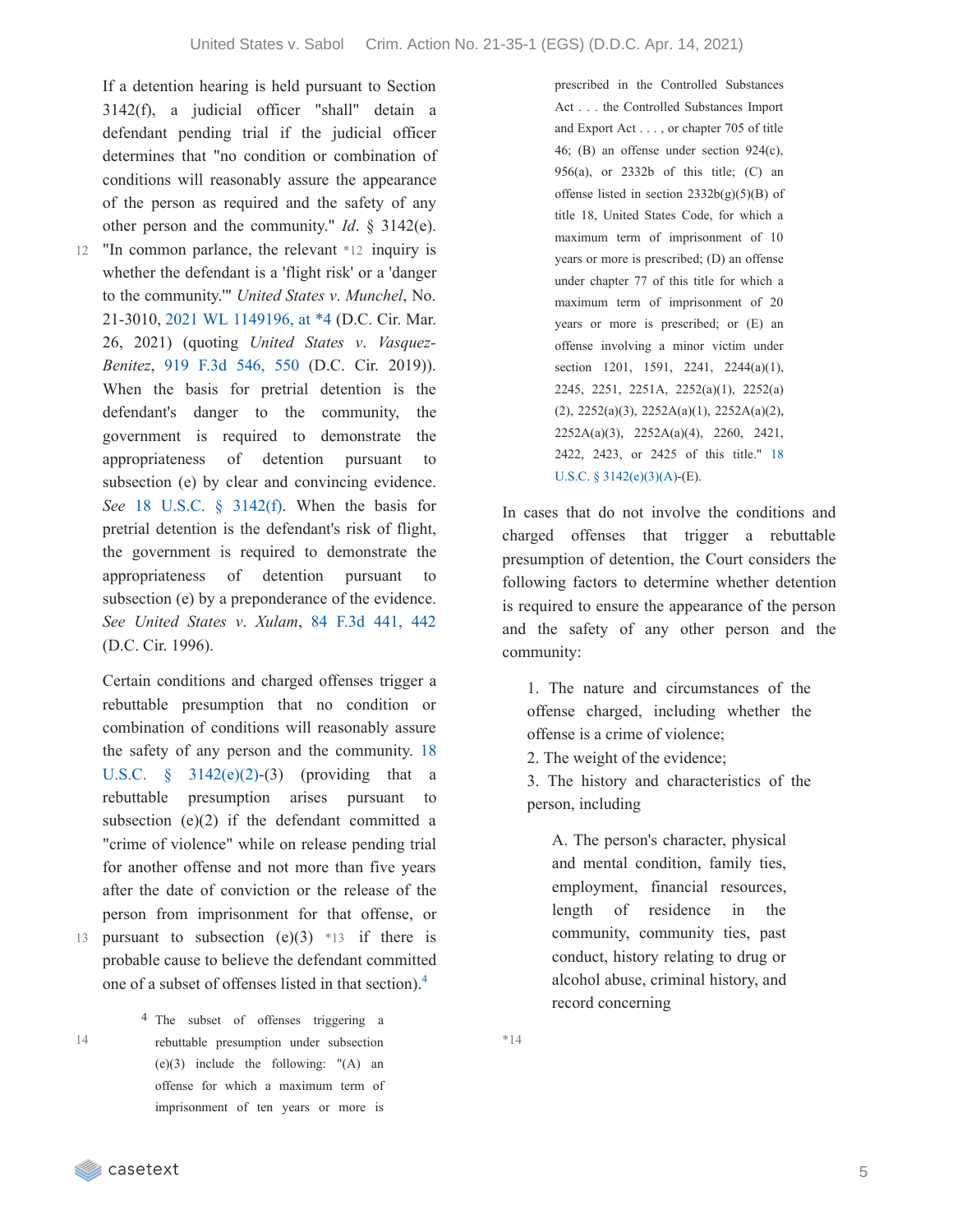appearance at court proceedings; and

B. Whether, at the time of the current offense or arrest, the person was on probation, on parole, or on other release; and

4. The nature and seriousness of the danger to any person or the community that would be posed by the person's release.

18 U.S.C. § [3142\(g\);](https://casetext.com/statute/united-states-code/title-18-crimes-and-criminal-procedure/part-ii-criminal-procedure/chapter-207-release-and-detention-pending-judicial-proceedings/section-3142-release-or-detention-of-a-defendant-pending-trial) *see also Munchel*, 2021 WL 1149196, at \*4.

If a magistrate judge orders a defendant detained, the defendant "may file, with the court having original jurisdiction over the offense, a motion for revocation or [amendment](https://casetext.com/statute/united-states-code/title-18-crimes-and-criminal-procedure/part-ii-criminal-procedure/chapter-207-release-and-detention-pending-judicial-proceedings/section-3145-review-and-appeal-of-a-release-or-detention-order) of the order." 18 U.S.C. § 3145(b). Although the Court of Appeals for the District of Columbia Circuit (the "D.C. Circuit") has not squarely decided the issue of what standard of review a district court should apply to review of a magistrate's detention order, *see Munchel*, 2021 WL 1149196, at \*5; courts in this district have held, in line with courts across the country, that such detention decisions are [reviewed](https://casetext.com/case/united-states-v-hunt-95#p132) *de novo*. *See United States v*. *Hunt*, 240 F. Supp. 3d 128, 132-33 (D.D.C. 2017) (referencing cases from the Second, Third, Fourth, Fifth, Sixth, Seventh, Eighth, Ninth, tenth, and Eleven Circuits that support this proposition); *see also Chrestman*, 2021 WL 765662, at \*5-\*6. The Bail Reform Act also provides that a detention hearing "may be reopened . . . at any time before trial if the judicial officer finds that information exists that was not known to the movant at the time of the hearing and that has a material bearing

- 15 on" \*15 the Section 3142(g) factors. 18 U.S.C. § [3142\(f\);](https://casetext.com/statute/united-states-code/title-18-crimes-and-criminal-procedure/part-ii-criminal-procedure/chapter-207-release-and-detention-pending-judicial-proceedings/section-3142-release-or-detention-of-a-defendant-pending-trial) *see also United States v*. *Peralta*, 849 F.2d 625, 626-27 (D.C. Cir. 1988). [Accordingly,](https://casetext.com/case/us-v-peralta-2#p626) the Court will review the decision to detain Mr. Sabol *de novo* and will consider new information presented by Mr. Sabol that he contends has a material bearing on the Court's evaluation of his flight risk and/or danger to the community.
	- III. Analysis

### **A. Mr. Sabol is Eligible for Pretrial Detention Pursuant to 18 U.S.C. § [3142\(f\)\(1\)\(A\)](https://casetext.com/statute/united-states-code/title-18-crimes-and-criminal-procedure/part-ii-criminal-procedure/chapter-207-release-and-detention-pending-judicial-proceedings/section-3142-release-or-detention-of-a-defendant-pending-trial)**

As a threshold matter, the government correctly argues, and Mr. Sabol does not dispute, that Mr. Sabol is eligible for pretrial detention pursuant to 18 U.S.C. § [3142\(f\)\(1\)\(A\)](https://casetext.com/statute/united-states-code/title-18-crimes-and-criminal-procedure/part-ii-criminal-procedure/chapter-207-release-and-detention-pending-judicial-proceedings/section-3142-release-or-detention-of-a-defendant-pending-trial). *See* Gov't's Opp'n, ECF No. 20 at 12. Under the Bail Reform Act, unless a defendant poses a serious risk of flight or of attempting to obstruct justice, he is only eligible for pretrial detention if he is charged with an offense listed in one of the five enumerated categories of Section  $3142(f)(1)$ —*i.e.*, "the most serious" crimes. *See* 18 U.S.C. § [3142\(f\)\(1\)\(A\)-](https://casetext.com/statute/united-states-code/title-18-crimes-and-criminal-procedure/part-ii-criminal-procedure/chapter-207-release-and-detention-pending-judicial-proceedings/section-3142-release-or-detention-of-a-defendant-pending-trial) (B), (f)(2); *United States v*. *Singleton*, 182 F.3d 7, 13 (D.C. Cir. 1999) [\("Congress](https://casetext.com/case/us-v-singleton-68#p13) limited pretrial detention of persons who are presumed innocent 16 to a subset of defendants charged with crimes \*16 that are 'the most serious' compared to other federal offenses." (quoting *United States v*. *Salerno*, 481 [U.S.](https://casetext.com/case/united-states-v-salerno-7#p747) 739, 747 (1987))).

The Court finds that Mr. Sabol is charged with a crime of violence, which is the first category of crimes that makes a defendant eligible for detention under Section 3142(f)(1). *See id*. §  $3142(f)(1)(A)$ . As relevant here, a "crime of violence" is either:

(A) an offense that has as an element of the offense the use, attempted use, or threatened use of physical force against the person or property of another; [or] (B) any other offense that is a felony and that, by its nature, involves a substantial risk that physical force against the person or property of another may be used in the course of committing the offense.

*Id.* § 3156(a)(4)(A)-(B). The Supreme Court, in interpreting the definition of "crime of violence" under a different federal criminal statute—18 U.S.C.  $\frac{6}{924(e)(2)(B)(i)}$ —has held that "physical force" means "violent force—that is, force capable of causing physical pain or injury to another person." *[Johnson](https://casetext.com/case/johnson-v-us-18#p140) v*. *United States*, 559 U.S. 133, 140 (2010).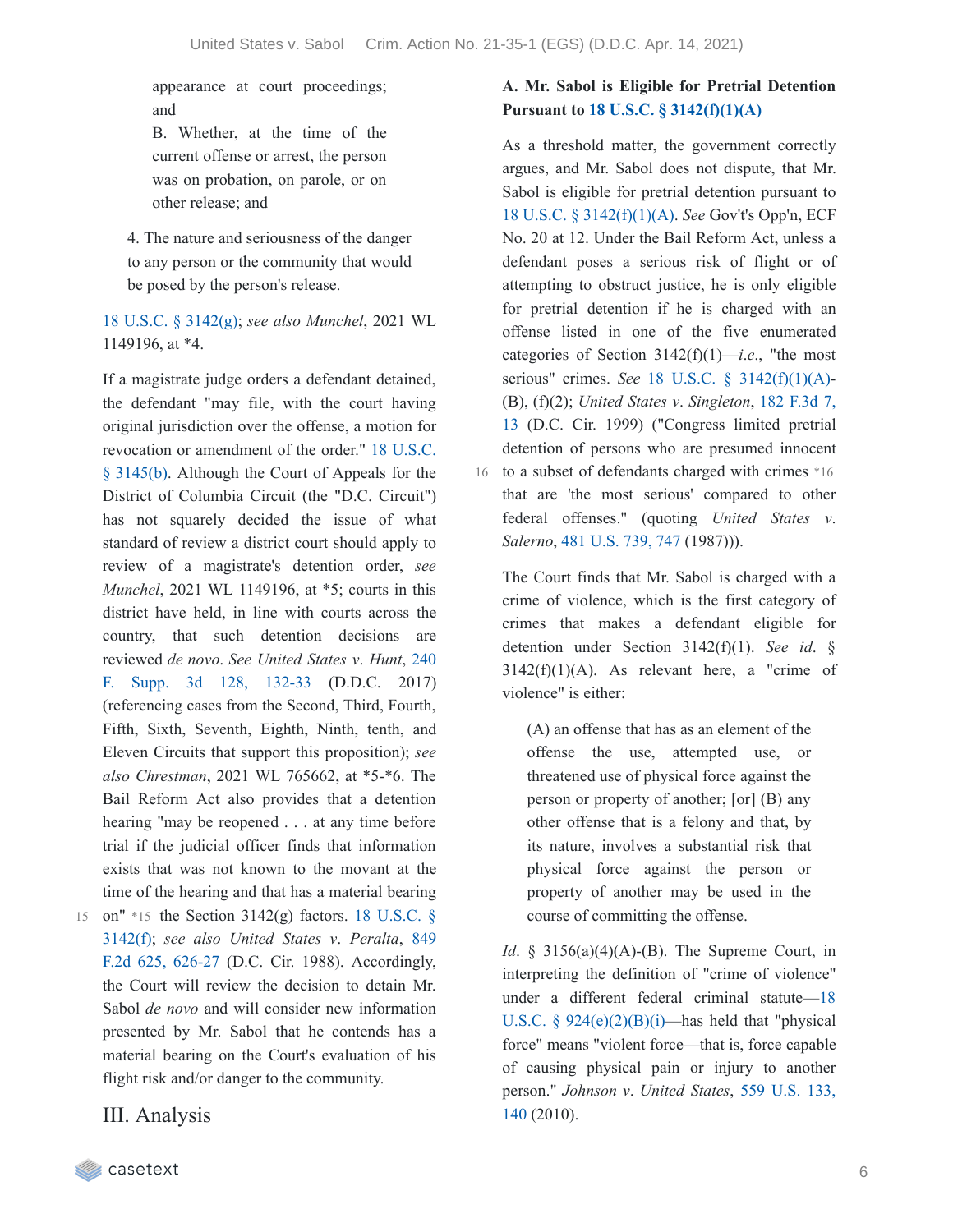In this Circuit, courts identify crimes of violence on a categorical basis by reference to the elements of the charged offenses, rather than on a case-bycase basis through a fact-intensive analysis of the [defendant's](https://casetext.com/case/us-v-singleton-68#p10) alleged conduct. *Singleton*, 182 F.3d at 10-12. When employing the categorical approach, whether a charged offense is a crime of violence under \*17 Section  $3142(f)(1)(A)$  is a question of law and is "ascertainable by reference to [the crime's] elements, either because these elements entail the use of violence, *see* § [3156\(a\)\(4\)\(A\)](https://casetext.com/statute/united-states-code/title-18-crimes-and-criminal-procedure/part-ii-criminal-procedure/chapter-207-release-and-detention-pending-judicial-proceedings/section-3156-definitions), or

17

the risk of violence, *see*  $\frac{8}{9}$  [3156\(a\)\(4\)\(B\).](https://casetext.com/statute/united-states-code/title-18-crimes-and-criminal-procedure/part-ii-criminal-procedure/chapter-207-release-and-detention-pending-judicial-proceedings/section-3156-definitions)" *Singleton*, 182 [F.3d](https://casetext.com/case/us-v-singleton-68#p12) at 12. Courts will employ a "modified categorical approach," looking at "a limited class of documents" such as the indictment, if the statute at issue is "divisible" that is, if it defines multiple separate crimes. *Mathis v*. *United States*, 136 S.Ct. [2243,](https://casetext.com/case/mathis-v-united-states-31#p2249) 2249 (2016).

Mr. Sabol is charged with, among other crimes, Assaulting, Resisting, or Impeding Certain Officers Using a Dangerous Weapon, in violation of 18 U.S.C. §§ [111\(a\)\(1\)](https://casetext.com/statute/united-states-code/title-18-crimes-and-criminal-procedure/part-i-crimes/chapter-7-assault/section-111-assaulting-resisting-or-impeding-certain-officers-or-employees) and (b). *See* Superseding Indictment, ECF No. 23 at 2. Subsection  $111(a)(1)$  provides that anyone who "forcibly assaults, resists, opposes, impedes, intimidates, or interferes with any [designated federal officer, or person assisting a designated federal officer]<sup>[5](https://casetext.com/_print/doc/united-states-v-sabol-1?_printIncludeHighlights=false&_printIncludeKeyPassages=false&_printIsTwoColumn=true&_printEmail=&_printHighlightsKey=#N197090)</sup> while engaged in or on account of the performance of official duties," is exposed to a maximum term of imprisonment of one year if the violation constitutes simple assault or eight years if the violation involves physical contact with the victim or the intent to commit another felony. *See*

18 18 U.S.C. §  $111(a)(1)$ .<sup>[6](https://casetext.com/_print/doc/united-states-v-sabol-1?_printIncludeHighlights=false&_printIncludeKeyPassages=false&_printIsTwoColumn=true&_printEmail=&_printHighlightsKey=#N197098)</sup> The \*18 D.C. Circuit has determined that "the adverb 'forcibly' in the first element of the offense modifies each of the prohibited acts specified in the second element: that is, a defendant does not violate the statute unless he *forcibly* assaults or *forcibly* resists or *forcibly* opposes, etc." *United States*. *V*. *Arrington*, 309 [F.3d](https://casetext.com/case/us-v-arrington-17#p44) 40, 44 (D.C. Cir. 2002) (citing *United States v*. *Kleinbart*, 27 F.3d [586,](https://casetext.com/case/us-v-kleinbart#p592) 592 (D.C. Cir. 1994)). Subsection 111(b) increases the maximum

term of imprisonment to 20 years for anyone who "in the commission of any act described in subsection (a), uses a deadly or dangerous weapon . . . or inflicts bodily injury." *Id*. § 111(b). When a defendant is charged under the first prong of Section 111(b)—for use of a dangerous weapon —"intent to use the weapon is a necessary element" of the offense. *See [Arrington](https://casetext.com/case/us-v-arrington-17#p45)*, 309 F. 3d at 45. Courts have observed that to violate Section 111(b), a defendant "must have committed one of the acts described in  $\{111(a), i.e., \text{ 'forcibly} \}$  $\{111(a), i.e., \text{ 'forcibly} \}$  $\{111(a), i.e., \text{ 'forcibly} \}$ assault[ed], resisted[ed], oppose[d], impede[d], intimidate[d], or interefere[d] with' a [federal officer] in specified circumstances;' and "in committing the act," either (a) "'use[d] a deadly or dangerous weapon'" or (2) "'inflict[ed] bodily \*19 injury.'" *Gray v*. *United States*, 980 F.3d [264,](https://casetext.com/case/gray-v-united-states-192#p266) 266 (2d Cir. 2020) (quoting 18 U.S.C. §§ [111\(a\)\(1\),](https://casetext.com/statute/united-states-code/title-18-crimes-and-criminal-procedure/part-i-crimes/chapter-7-assault/section-111-assaulting-resisting-or-impeding-certain-officers-or-employees) (b)).

#### 5 *See* 18 [U.S.C.](https://casetext.com/statute/united-states-code/title-18-crimes-and-criminal-procedure/part-i-crimes/chapter-51-homicide/section-1114-protection-of-officers-and-employees-of-the-united-states) § 1114.

6 As relevant here, under Subsection 111(b), "the use of a deadly or dangerous weapon [is] sufficient . . . to boost the crime above the level of 'simple assault.'" *United States v*. *Duran*, 96 F.3d [1495,](https://casetext.com/case/united-states-v-duran-2#p1511) 1511 (D.C. Cir. 1996).

In consideration of the elements of these offenses, Section 3156(a)(4)'s definition of a crime of violence, and the relevant case law, the Court concurs with numerous other courts in holding that a [defendant](https://casetext.com/statute/united-states-code/title-18-crimes-and-criminal-procedure/part-i-crimes/chapter-7-assault/section-111-assaulting-resisting-or-impeding-certain-officers-or-employees) charged under 18 U.S.C. §§  $111(a)(1)$  and (b) is charged with a crime of violence.<sup>[7](https://casetext.com/_print/doc/united-states-v-sabol-1?_printIncludeHighlights=false&_printIncludeKeyPassages=false&_printIsTwoColumn=true&_printEmail=&_printHighlightsKey=#N197155)</sup> See Gray, 980 F.3d at 266 ("[W]e hold that a  $\S$  [111\(b\)](https://casetext.com/statute/united-states-code/title-18-crimes-and-criminal-procedure/part-i-crimes/chapter-7-assault/section-111-assaulting-resisting-or-impeding-certain-officers-or-employees) offense is a categorical crime of [violence."\);](https://casetext.com/case/united-states-v-kendall-11#p1270) *United States v*. *Kendall*, 876 F.3d 1264, 1270 (10th Cir. 2017) ("To determine if every violation of  $\S$  [111\(b\)](https://casetext.com/statute/united-states-code/title-18-crimes-and-criminal-procedure/part-i-crimes/chapter-7-assault/section-111-assaulting-resisting-or-impeding-certain-officers-or-employees) is a crime of violence, then, we need only determine whether both an assault that causes bodily injury and an assault with a deadly weapon involve the use, threatened use, or attempted use of violent physical force. They both do."); *United States v*. *Taylor*, 848 F.3d 476, 492-493 (1st Cir. 2017) ("In [assessing](https://casetext.com/case/united-states-v-taylor-907#p492) whether the enhanced versions of  $\S$  [111\(b\)](https://casetext.com/statute/united-states-code/title-18-crimes-and-criminal-procedure/part-i-crimes/chapter-7-assault/section-111-assaulting-resisting-or-impeding-certain-officers-or-employees) are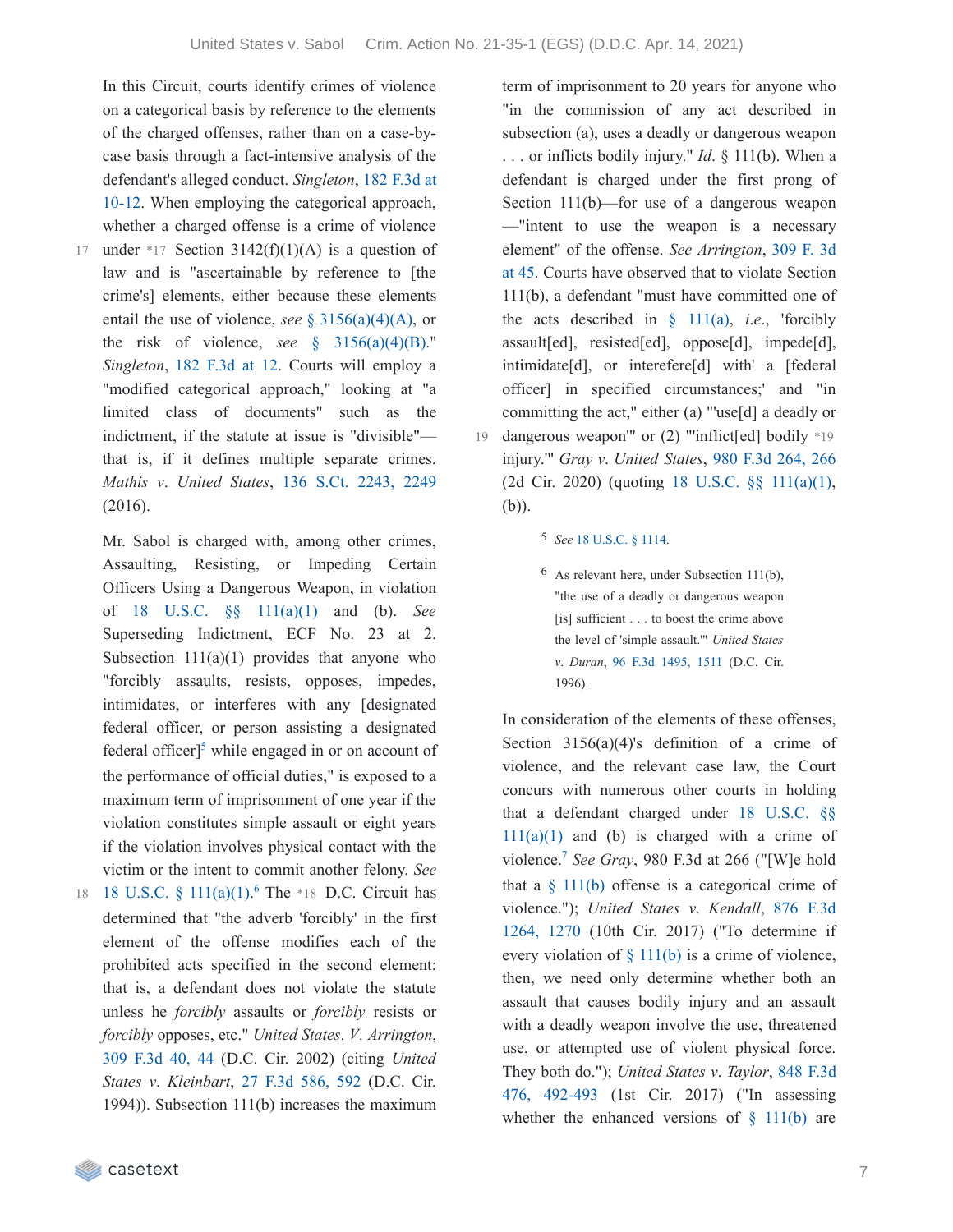- crimes of violence, we do not write on a clean slate. In fact, every \*20 court we are aware of that 20 has considered the issue has found that it is because the elements of the enhanced offense require the use, attempted use, or threatened use of force capable of causing pain or injury."); *United States v*. *Juvenile Female*, 566 F.3d [943,](https://casetext.com/case/us-v-juvenile-female-4#p948) 948 (9th Cir. 2009) (holding that an assault involving a deadly or dangerous weapon under [Section](https://casetext.com/statute/united-states-code/title-18-crimes-and-criminal-procedure/part-i-crimes/chapter-7-assault/section-111-assaulting-resisting-or-impeding-certain-officers-or-employees) 111 "is, categorically, a crime of violence"). A judicial colleague in this district, Judge John D. Bates, recently reached the same conclusion. *See United States v*. *Klein*, No. CR 21-236, ECF No. 29 at 7- 12 (D.D.C. Apr. 12, 2021).
	- 7 In other cases brought in this district, the government has taken the position that a Capitol Riot defendant charged only under Section 111(a) is not charged with a crime of violence, but a defendant charged under 111(a) *and (b*)—the "enhanced version of the statute"—is charged with a crime of violence. *See United States v*. *Fitzsimmons*, No. CR 21-158-KBJ, ECF No. 14 at 2 (D.D.C.). Here, Mr. Sabol is charged under both 111(a) and (b), so the Court need not reach whether 111(a), on its own, triggers a detention hearing under the "crime of violence" category of 3142(f).

Accordingly, because using a deadly or dangerous weapon while assaulting a federal officer (or, in this case, an MPD officer assisting a federal officer) is a crime of violence, Mr. Sabol is eligible for pretrial detention under 18 U.S.C. §  $3142(f)(1)(A).$ <sup>[8](https://casetext.com/_print/doc/united-states-v-sabol-1?_printIncludeHighlights=false&_printIncludeKeyPassages=false&_printIsTwoColumn=true&_printEmail=&_printHighlightsKey=#N197193)</sup>

> 8 The government also argues that Mr. Sabol is eligible for detention pursuant to 18 U.S.C.  $\S$  [3142\(f\)\(2\)](https://casetext.com/statute/united-states-code/title-18-crimes-and-criminal-procedure/part-ii-criminal-procedure/chapter-207-release-and-detention-pending-judicial-proceedings/section-3142-release-or-detention-of-a-defendant-pending-trial) "because he is a flight risk and there is a serious risk that he will obstruct or attempt to obstruct justice." Gov't's Opp'n, ECF No. 20 at 12. The Court addresses Mr. Sabol's risk of flight and attempt to obstruct justice in Section III, Part B. But the Court need not address these risks as a basis for Mr. Sabol's eligibility for pretrial detention, as a

threshold matter, because he is eligible for [detention](https://casetext.com/statute/united-states-code/title-18-crimes-and-criminal-procedure/part-ii-criminal-procedure/chapter-207-release-and-detention-pending-judicial-proceedings/section-3142-release-or-detention-of-a-defendant-pending-trial) pursuant to 18 U.S.C. § 3142(f)  $(1)(A).$ 

# **B. No Condition or Combination of Conditions Will Reasonably Assure Mr. Sabol's Appearance as Required and the Safety of Any Other Person and the Community**

Having found that Mr. Sabol is eligible for pretrial detention, the Court must determine whether any "condition or \*21 combination of conditions will reasonably assure the appearance of [Mr. Sabol] as required and the safety of any other person and the community." 18 U.S.C.  $\S$  [3142\(e\)\(1\).](https://casetext.com/statute/united-states-code/title-18-crimes-and-criminal-procedure/part-ii-criminal-procedure/chapter-207-release-and-detention-pending-judicial-proceedings/section-3142-release-or-detention-of-a-defendant-pending-trial) With respect to the danger Mr. Sabol presents to the safety of any other person and the community, the Court "must identify an articulable threat posed by the defendant to an individual or the community," though "[t]he threat need not be of physical violence, and may extend to 'non-physical harms such as corrupting a union.'" *Munchel*, 2021 WL [1149196,](https://casetext.com/case/us-v-king-304#p487) at \*7 (quoting *United States v*. *King*, 849 F.2d 485, 487 n.2 (11th Cir. 1988)). "The threat must also be considered in context," and "[t]he inquiry is factbound." *Id*. (citing *United States v*. *Tortora*, 922 F.2d [880,](https://casetext.com/case/us-v-tortora-3#p888) 888 (1st Cir. 1990)). Mr. Sabol and the government agree that in determining whether Mr. Sabol is a flight risk and/or danger to the community, the Court considers the 18 U.S.C.  $\frac{8}{9}$  [3142\(g\)](https://casetext.com/statute/united-states-code/title-18-crimes-and-criminal-procedure/part-ii-criminal-procedure/chapter-207-release-and-detention-pending-judicial-proceedings/section-3142-release-or-detention-of-a-defendant-pending-trial) factors including: (1) "the nature and circumstances of the offense charged"; (2) "the weight of the evidence"; (3) "the history and characteristics" of the defendant; and (4) "the nature and seriousness of the danger to any person or the community that would be posed by the [\[defendant's\]](https://casetext.com/statute/united-states-code/title-18-crimes-and-criminal-procedure/part-ii-criminal-procedure/chapter-207-release-and-detention-pending-judicial-proceedings/section-3142-release-or-detention-of-a-defendant-pending-trial) release." 18 U.S.C. § \*22 3142(g); *see* Def.'s Mot., ECF No. 17 22 at 3-4; Gov't's Opp'n, ECF No. 20 at 12. 21

In considering these requisite factors, as set forth below, the Court concludes that clear and convincing evidence supports a finding that no condition or combination of conditions will reasonably assure the safety of the community, and a preponderance of the evidence supports a finding that no condition or combination of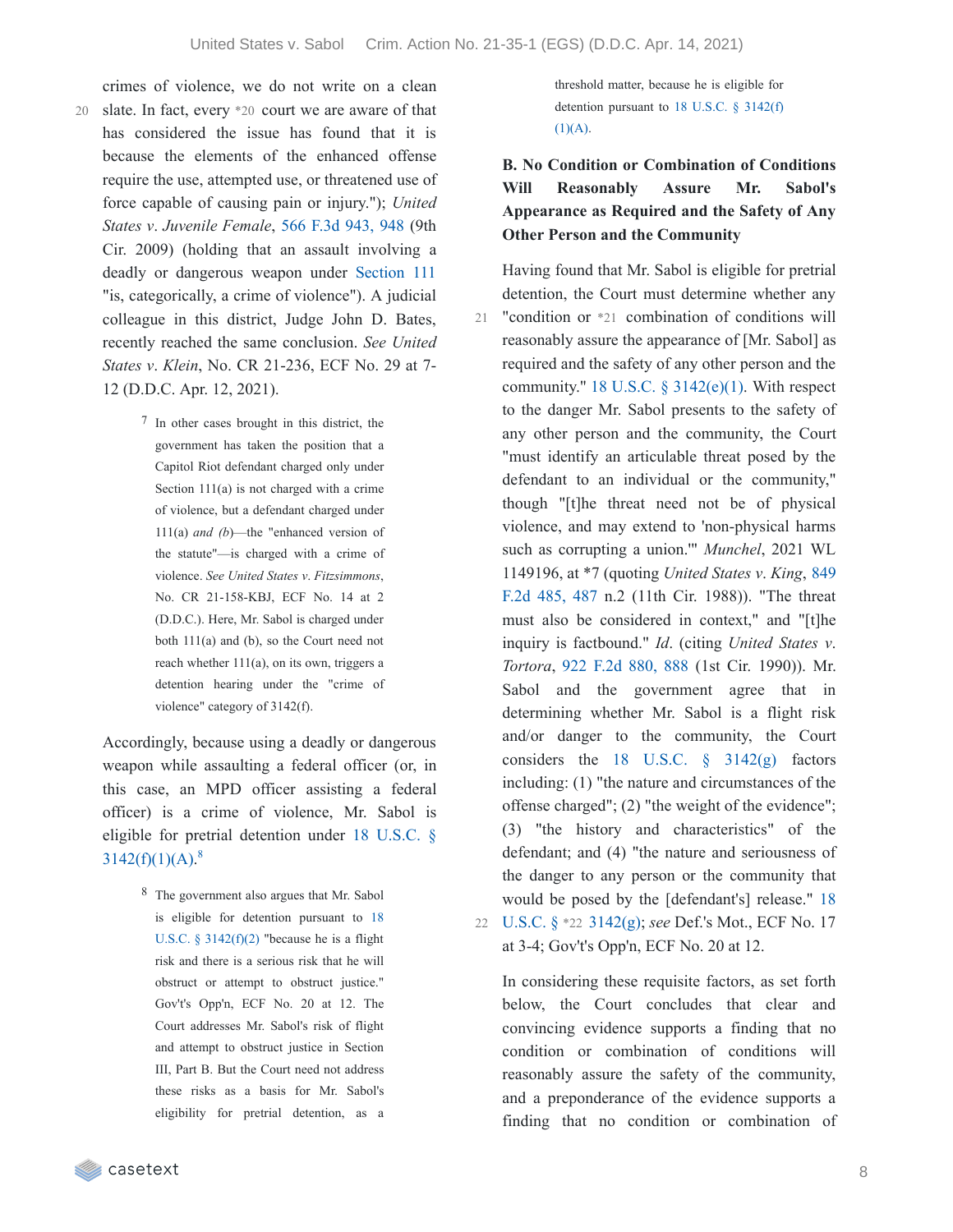conditions will reasonably assure Mr. Sabol's appearance as required. Accordingly, the Court orders that Mr. Sabol remain detained pending trial. *See* 18 U.S.C. § [3142\(e\)\(1\)](https://casetext.com/statute/united-states-code/title-18-crimes-and-criminal-procedure/part-ii-criminal-procedure/chapter-207-release-and-detention-pending-judicial-proceedings/section-3142-release-or-detention-of-a-defendant-pending-trial)

#### **1. Nature and Circumstances of the Offense**

The first factor the Court must consider is the nature and circumstances of the offense charged, "including whether the offense is a crime of violence." 18 U.S.C. § [3142\(g\)\(1\).](https://casetext.com/statute/united-states-code/title-18-crimes-and-criminal-procedure/part-ii-criminal-procedure/chapter-207-release-and-detention-pending-judicial-proceedings/section-3142-release-or-detention-of-a-defendant-pending-trial)

Mr. Sabol admits that he has been charged with forcibly assaulting, resisting, opposing, impeding, intimidating, and interfering with MPD Officer A.W., and he acknowledges that the government alleges he struck Officer B.M. with a police baton. *See* Def.'s Mot., ECF No. 17 at 4. At the April 8 hearing, however, Mr. Sabol argued he never used the police baton as a weapon as the government alleges. Hr'g Tr., ECF No. 53 at 6:24-25, 7:21-22. As for the remaining counts in the indictment, Mr. Sabol avers they "arise from this alleged conduct

23 and Mr. \*23 Sabol's general presence outside of the U.S. Capitol on January 6<sup>th</sup>." Def.'s Mot., ECF No. 17 at 4. While Mr. Sabol concedes that "this alleged conduct is serious," he argues that "it appears to have arisen in the context of a hysterical throng" and took place over a matter of mere seconds. *Id*.; Hr'g Tr., ECF No. 53 at 7:16- 17. His attorney also contends that Mr. Sabol now understands that his beliefs about the legitimacy of the 2020 Presidential Election were "misguided" and "wrong," and he was "lied to about the election being stolen." Hr'g Tr., ECF No. 53 at 8:5-7. He was caught up inappropriately and made "some really bad decisions," he argues, in "the frenzy" of the events that transpired on January 6, 2021, and by "things that were said to the crowd of people by people like Roger Stone and Rudy Guiliani and the President himself." *Id*. at 8:7-15. He points out that "[t]he President of the United States of America was telling citizens something evil has happened and you all have to go fix it." *Id*. at 9:11-13.

Mr. Sabol also suggests that he may have been trying to prevent his fellow rioters from attacking the MPD officers. Def.'s Mot., ECF No. 17 at 3. Mr. Sabol alleged at the April 8 hearing that video evidence (showing events that transpired about an hour before the attacks on Officers B.M. and A.W.) shows him "waving his hands like a referee" and instructing other rioters not to hurt law enforcement officers. *See* Hr'g \*24 Tr., ECF 24 No. 53 at 39:14-21, 38:12-17, 40:5-10. He argues that these acts reveal his intentions and should inform the Court's interpretation of the later attacks on the MPD officers. *Id*. at 41:2-10. In addition, Mr. Sabol attaches to his motion character letters from his friends and family members, which he argues "indicate that any alleged violent conduct by Mr. Sabol would be out of character for him." Def.'s Mot., ECF No. 17 at 4.

The government, for its part, paints a grimmer picture of the events the nation watched unfold at the U.S. Capitol on January 6, 2021, and Mr. Sabol's participation in those events. The government emphasizes that during the "siege of the U.S. Capitol, multiple law enforcement officers were assaulted by an enormous mob, which included numerous individuals with weapons, bulletproof vests, and pepper spray who were targeting the officers protecting the Capitol." Gov't's Opp'n, ECF No. 20 at 12. The government asserts that Mr. Sabol "was involved in some of the most violent assaults on law enforcement that occurred" that day, and for his active participation in the riots and the attacks on MPD officers, he has been charged with "multiple counts of violating  $18$  U.S.C.  $111(a)(1)$  and (b) and  $18$ U.S.C. [231\(a\)\(3\),](https://casetext.com/statute/united-states-code/title-18-crimes-and-criminal-procedure/part-i-crimes/chapter-12-civil-disorders/section-231-civil-disorders) which are serious felony offenses." *Id*.

The government points the Court to Chief Judge Beryl Howell's recent decision concerning the appropriateness of pretrial detention for another participant in the January 6 \*25 events at the U.S. Capitol (a "Capitol Riot defendant") for an  $25$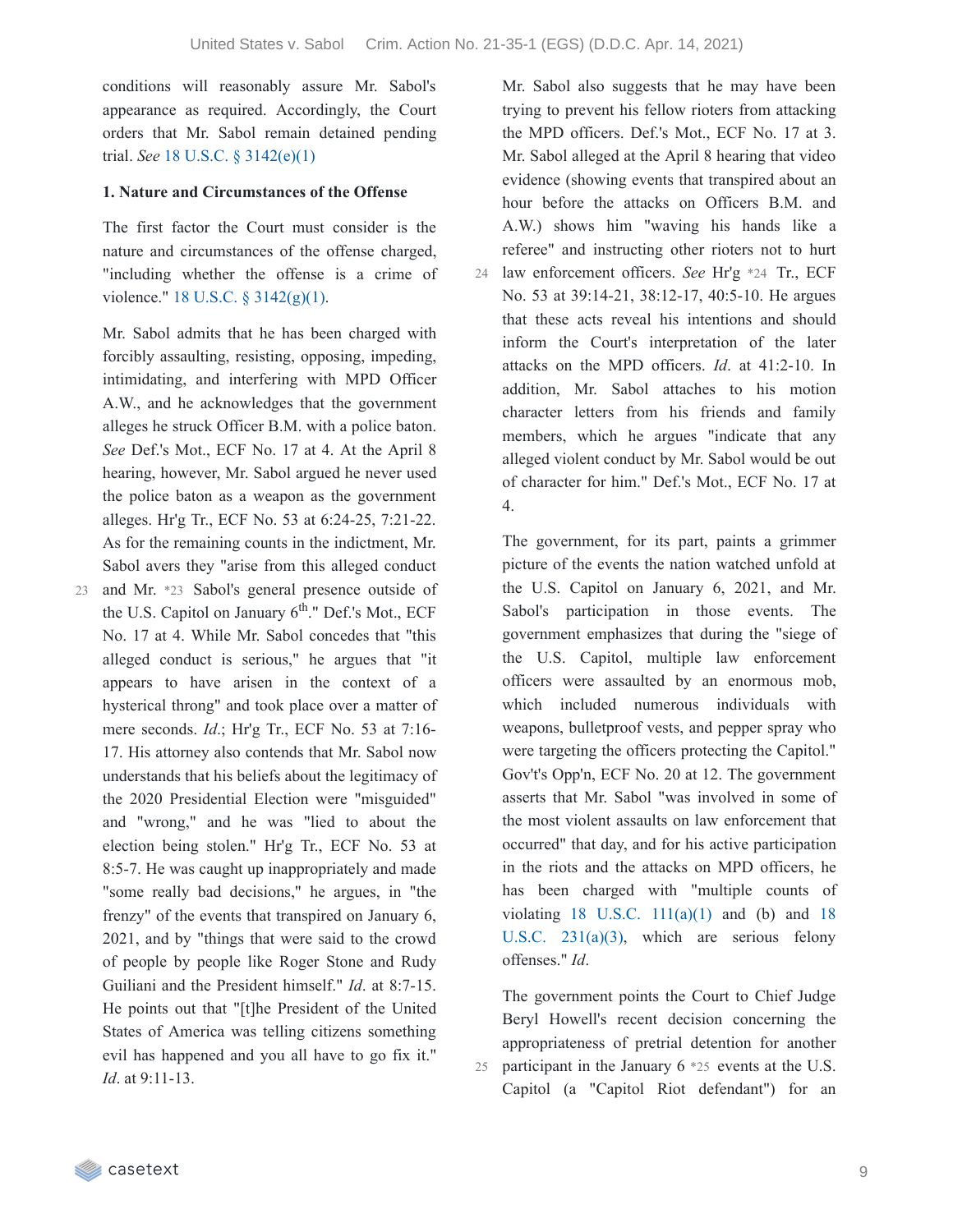articulation of how the Court should evaluate the nature and circumstances of offenses arising from the events that transpired that day:

Grave concerns are implicated if a defendant actively threatened or confronted federal officials or law enforcement, or otherwise promoted or celebrated efforts to disrupt the certification of the electoral vote count during the riot, thereby encouraging others to engage in such conduct. These factors measure the extent of a defendant's disregard for the institutions of government and the rule of law, qualities that bear on both the seriousness of the offense conduct and the ultimate inquiry of whether a defendant will comply with conditions of release meant to ensure the safety of the community.

*Id*. at 13 (quoting *Chrestman*, 2021 WL 765662, at \*8). The government argues that Mr. Sabol did not just "actively threaten[] or confront[] federal officials or law enforcement," but that he assaulted MPD officers, impeded their ability to do their job, and interfered with their ability to help a protestor who had been trampled and injured by the crowd. *Id*. Moreover, Mr. Sabol participated in the riots with the express intent of protesting the results of the 2020 Presidential Election, and he then "acted on his beliefs that the 2020 election was fraudulent and engaged in multiple violent assaults . . . on the law enforcement officers trying to protect Congress's certification of the 2020 Presidential election." *Id*. at 13-14. As a result of \*26 Mr. Sabol's actions, the government asserts, Officer A.W. needed staples to his head "to close the laceration he sustained during the cumulative

26

assaults he endured," and he and Officer B.M. "could have easily been seriously injured, if not killed." *Id*. at 14. And in fact, someone was killed. The protestor who had been trampled by the mob, who the government alleges Officers A.W. and B.M. were trying to aid when Mr. Sabol interfered and attacked them, later died from her injuries. *Id*.

Regarding Mr. Sabol's prior statements to law enforcement in which he claimed he was only patting Officer B.M. on the back and saying "we got you," the government counters by referencing BWC video footage that purportedly shows Mr. Sabol held a baton to the back of Officer B.M.'s neck while he had another hand on his back "as he dragged Officer B.M., face down into the crowd, away from the outstretched arms of Officer B.M.'s colleagues who were trying to help Officer B.M." *Id*. at 13. The government argues that Mr. Sabol went to the U.S. Capitol on January 6<sup>th</sup> "ready for a fight." *Id*. He equipped himself with a helmet, steel-toe boots, zip ties, and a radio and ear piece. *Id*. at 3. Once he was at the U.S. Capitol, Mr. Sabol "ran to the front lines of the 'battle' . . . [s]tole the baton from an officer who had already been attacked and knocked to the ground by one \*27 of Sabol's fellow rioters, . . . [and] proceeded 27 to use that stolen baton to assault" Officer B.M. *Id*. at 12-13.

The gravity of Mr. Sabol's offenses is undeniable, and the Court is persuaded that the nature and circumstances of the offenses weigh in favor of his continued pretrial detention. To start, the gravity of the conduct that occurred at the U.S. Capitol on January 6, 2021 cannot be understated. Judge Randolph Moss summarized the day's events powerfully:

[The defendant] and hundreds of others took over the United States Capitol; caused the Vice President of the United States, the Congress, and their staffs to flee the Senate and House Chambers; engaged in violent attacks on law enforcement officers charged with protecting the Capitol; and delayed the solemn process of certifying a presidential election. This was a singular and chilling event in U.S. history, raising legitimate concern about the security—not only of the Capitol building—but of our democracy itself.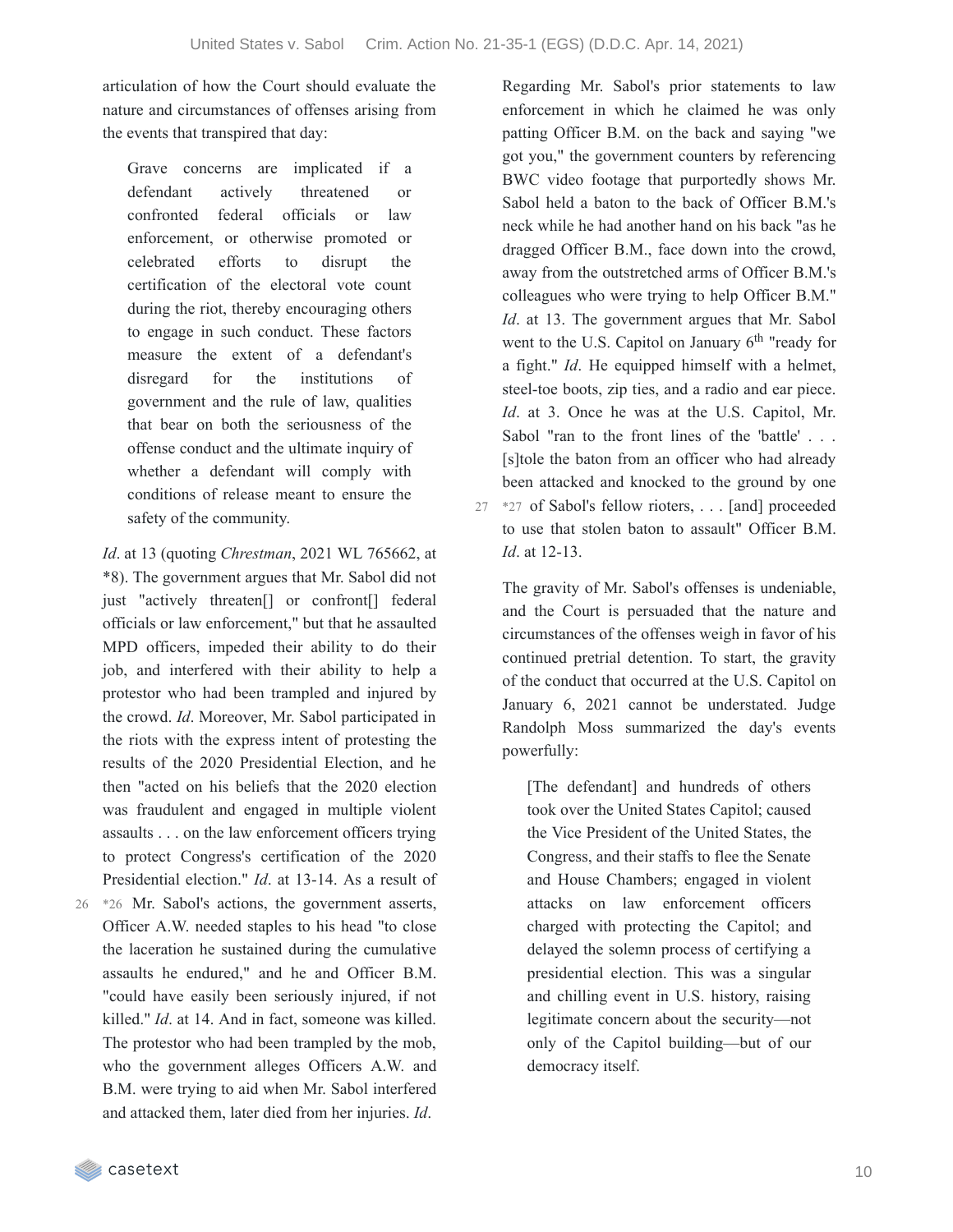*United States v*. *Cua*, No. 21-107 (RDM), 2021 WL [918255,](https://casetext.com/case/united-states-v-cua-3#p3) at \*3 (D.D.C. Mar. 10, 2021). Nonetheless, and despite the serious and chilling nature of the events that took place that day, the D.C. Circuit has made clear that detention is not appropriate in all cases involving Capitol Riot defendants. *Munchel*, 2021 WL 1149196, at \*8. The Court considers the specific offenses with which each defendant is charged and the conduct underlying those offenses. *Chrestman*, 2021 WL 765662, at \*7. The Court must "adequately demonstrate that it considered whether [Mr. Sabol] \*28 pose[s] an articulable threat to the community 28 in view of [his] conduct on January 6, and the particular circumstances of January 6." *Munchel*, 2021 WL 1149196, at \*8. To aid in this consideration, Chief Judge Howell has articulated "guideposts" for assessing "the comparative culpability of a given defendant in relation to fellow rioters." *Id*. The Court finds these guideposts persuasive for the purpose of differentiating among Capitol Riot defendants: (1) whether the defendant has been charged with felony or misdemeanor offenses; (2) the extent of the defendant's prior planning, "for example, by obtaining weapons or tactical gear"; (3) whether the defendant used or carried a dangerous weapon; (4) evidence of coordination with other protestors before, during, or after the riot; (5) whether the defendant played a leadership role in the events of January 6, 2021; and (6) the defendant's "words and movements during the riot"—*e*.*g*., whether the defendant "remained only on the grounds surrounding the Capitol" or stormed into the Capitol interior, or whether the defendant "injured, attempted to injure, or threatened to injure others." *Id*. at \*7-\*8. These factors, "[t]aken together, as applied to a given defendant, . . . are probative of 'the nature and circumstances of the offense charged,' 18 U.S.C.  $\S$  [3142\(g\)\(1\),](https://casetext.com/statute/united-states-code/title-18-crimes-and-criminal-procedure/part-ii-criminal-procedure/chapter-207-release-and-detention-pending-judicial-proceedings/section-3142-release-or-detention-of-a-defendant-pending-trial) and, in turn, of

the danger \*29 posed by the defendant," as 29 relevant to the fourth Section 3142(g) factor. *Id*. at \*9.

Four of the six *Chrestman* factors strongly support a finding that Mr. Sabol's comparative culpability in relation to his fellow rioters is high. *First*, Mr. Sabol has been charged with multiple felonies. *See* Superseding Indictment, ECF No. 23. "Felony charges are by definition more serious than misdemeanor charges; the nature of a felony offense is therefore substantially more likely to weigh in favor of pretrial detention than the nature of a misdemeanor offense." *Chrestman*, 2021 WL 765662. Moreover, Section  $3142(g)(1)$  specifically directs the Court to consider whether a defendant has been charged with a crime of violence, and at least one of the charged felonies—using a deadly weapon while assaulting an MPD officer who was assisting federal officials protect the U.S. Capitol —is a crime of violence. *See supra* Section III, Part A.

*Second*, Mr. Sabol engaged in prior planning that suggests his assaultive conduct and civil disorder did not merely arise "in the context of a hysterical throng," as Mr. Sabol claims. *See* Def.'s Mot., ECF No. 17 at 4. When Mr. Sabol went to the U.S. Capitol, he believed the 2020 Presidential Election had been stolen from former-President Trump and that the election results confirming that President Biden had won were fraudulent. *See* Gov't's Opp'n, ECF No. 20 at 14. He brought tactical gear, \*30 including a helmet, steel-toe boots, zip ties, a 30 radio and an ear piece. *Id*. at 3. He later admitted to law enforcement that he had equipped himself with this gear because he anticipated encountering counter-protesters. *See id*. at 3. He also maintained, even days after the riot when he believed he was wanted by the FBI, that he had been "fighting tyranny in the D.C. Capitol." *Id*. at  $10<sup>9</sup>$  $10<sup>9</sup>$  $10<sup>9</sup>$  As was true of a similarly-situated fellow rioter in *Chrestman*, this amount of prior planning and intentionality "suggests that he was not just caught up in the frenzy of the crowd, but instead came to Washington, D.C. with \*31 the intention of causing mayhem and disrupting the democratic process, mandated under the U.S. Constitution, of counting and certifying Electoral College votes." 31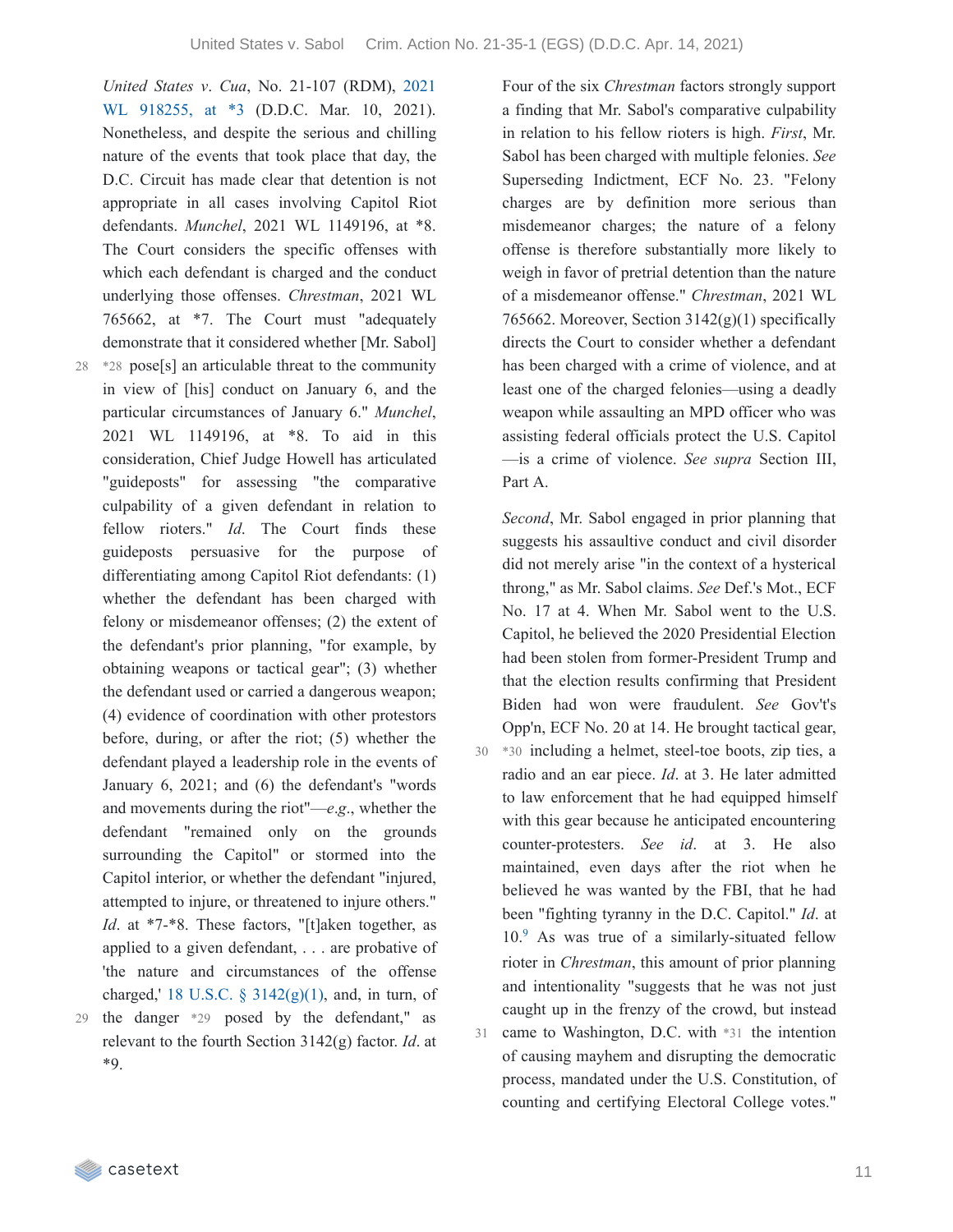*Chrestman*, 2021 WL 765662, at \*8 (citing U.S. Const. art. II, § 1, cl. 3). This prior planning also differentiates Mr. Sabol from fellow rioters who are not being detained pretrial, like Mr. Frederico Klein who Judge Bates recently released. *See Klein*, No. CR 21-236, ECF No. 29 at 13-14 (considering that Mr. Klein did not carry any items that evinced an expectation that the need to engage in violence might arise, and a witness testified that she was unaware of Mr. Klein having any plans for violence while attending the "Stop the Steal" rally outside the White House). The Court is ultimately unpersuaded by Mr. Sabol's argument that he did not plan to commit violence or disrupt the electoral process on January 6, 2021, but rather was caught up in the "frenzy" that was created in part by then-President Trump's, and his associates', words and actions. *See* Hr'g Tr. ECF No. 53 at 8:5- 15.

> 9 At the April 8 hearing, Mr. Sabol's counsel emphasized that the helmet and steel-toe boots that Mr. Sabol brought to the U.S. Capitol are irrelevant to the dangerousness analysis because Mr. Sabol did not intend to fight with the government or stop democracy, he only wore that gear because he thought counter-protesters would be present at the rallies. *See* Hr'g Tr., ECF No. 53 at 11:12-20. But whether Mr. Sabol arrived prepared to engage in violence against the government or against counterprotesters is a distinction that is of little significance when evaluating the danger he poses to the community. The Court is also not persuaded by Mr. Sabol's argument that his zip ties and two-way radio should not be considered as part of the Court's analysis of the *Chrestman* prior-planning factor because the zip ties were only "little wire cable ties that he carries with him everywhere he goes"—not like the type of zip ties used to restrain people—and the two-way radio was not intended to be used in a coordinated way with fellow rioter, and it did not work in any event. *See* Hr'g Tr., ECF No. 53 at 11:21-13:5. Regardless

of the opponent, and despite his claims that certain tactical gear had alternative uses, Mr. Sabol's own admissions reveal that he planned and prepared for a fight against perceived tyranny and then did in fact engage in violence against law enforcement officers protecting the U.S. Capitol on January 6, 2021, and the Court is not persuaded that the tactical gear was not brought for that purpose.

To be sure, to what extent President Trump's words and actions led to the violent and shocking storming of the U.S. Capitol on January 6, 2021 is an important question, and one that could still have legal consequences for the former President and his prominent supporters. *See Thompson v*. *Trump*, No. 21-cv-400-APM (D.D.C.) (civil lawsuit against President \*32 Trump, Rudy Giuliani, Proud Boys International LLC, and Oath Keepers alleging violations of the Ku Klux Klan Act for "plot[ing], coordinat[ing], and execut[ing] a common plan to prevent Congress from discharging its official duties in certifying the results of the presidential election"). But President Trump's culpability is not before this Court. To the extent Mr. Sabol raises this issue to suggest he has a complete defense to the criminal charges he faces based on President Trump ostensibly or actually giving the rioters permission to use violence to interfere with the peaceful transition of power, that argument fails for the reasons clearly and thoughtfully articulated by Chief Judge Howell in *Chrestman*. 2021 WL 765662, at \*10- \*14. Indeed, "even if former President Trump in fact . . . 'told the assembled rabble what they must do' (i.e., attack the Capitol and disrupt the certification of the electoral vote count) and 'ratified their actions,' . . . he acted 'beyond [his] power' as President, . . . and his statements would not immunize defendants charged with offenses arising from the January 6 assault on the Capitol from criminal liability." *Id*. at \*13. If, on the other hand, Mr. Sabol raises this issue not as a complete defense but rather in an attempt to show that he is not a danger to his community because he did not 32

casetext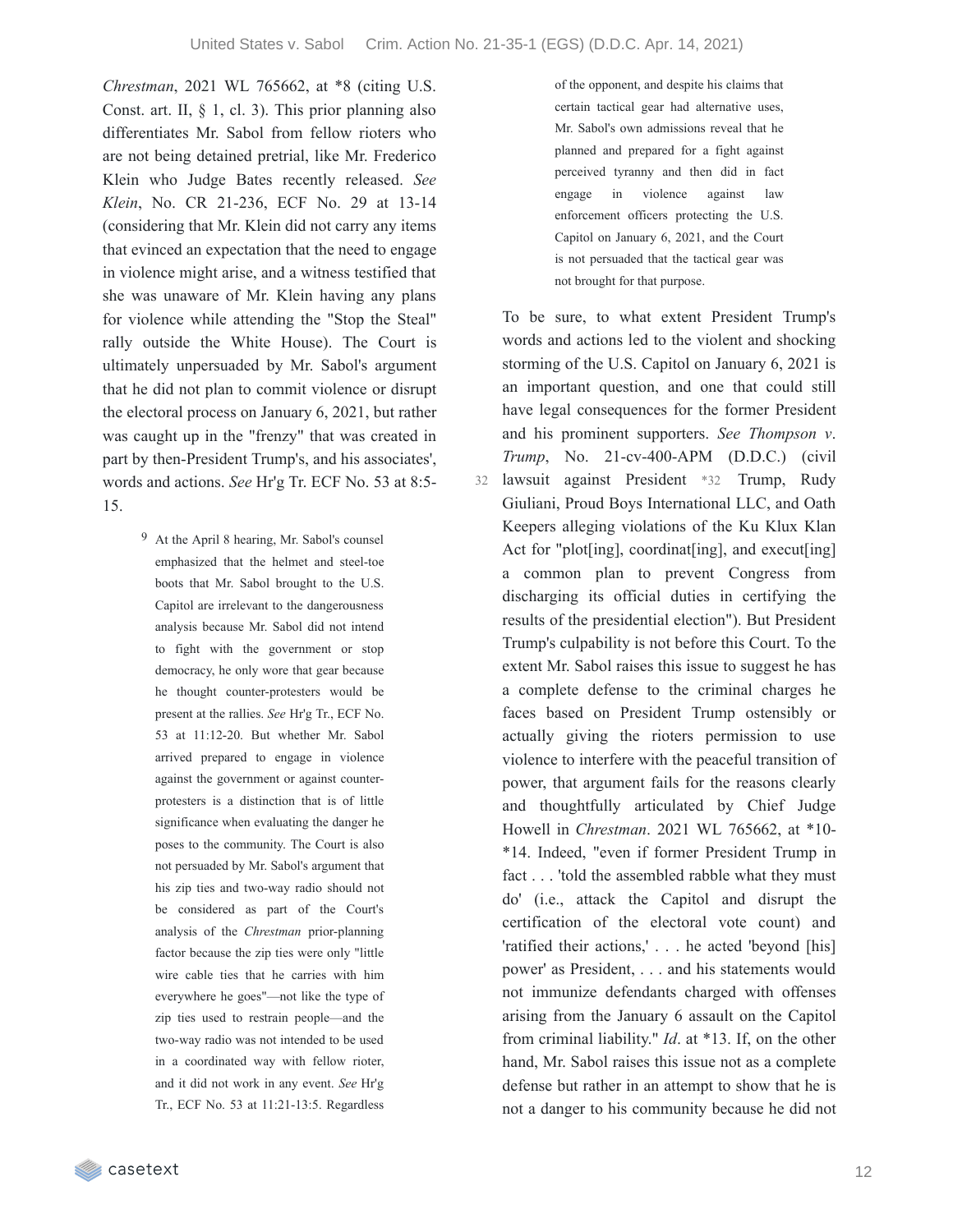plan to participate in a violent attack on the U.S. Capitol and only did so because President Trump

directed him and other \*33 members of the crowd to do so that day, that argument also fails. As Judge Royce Lamberth explained, even if a Capitol Riot defendant "truly believes that the only reason he participated in an assault on the U.S. Capitol was to comply with President Trump's orders, this shows defendant's inability (or refusal) to exercise his independent judgment and conform his behavior to the law. These are not qualities of a person who can be trusted on conditional release." *United States v*. *Chansley*, No. 21-cr-3 (RCL), 2021 WL 861079, at \*10 (D.D.C. Mar. 8, 2021). This same rationale applies, with even greater force, if Mr. Sabol was not acting out of a perceived need to comply with the President's orders but rather because he was simply "caught up inappropriately in the moment." *See* Hr'g Tr., ECF No. 53 at 8:13-14. 33

*Third*, Mr. Sabol used a dangerous weapon, a police baton, during the riot. Although he did not bring the baton with him to the U.S. Capitol and claims he did not use it as a weapon once he acquired it there, the fact that he took the weapon from a vulnerable MPD officer and subsequently wielded it while helping drag another officer into the violent mob where he sustained prolonged beatings is sufficient for the Court to find that this factor weighs against Mr. Sabol. Mr. Sabol admits that he obtained the weapon after a "call to battle was announced." Gov't's Opp'n, ECF No. 20 at 11. In view of Mr. Sabol's \*34 admission that he 34 "answered the call [to battle] because he was a patriot warrior," *see id*., and considering the

context of the moment at which Mr. Sabol snatched the baton from Officer A.W.—as the officer was laying on his back in the midst of a brutal physical assault from other rioters with little more than that baton to protect himself, *see* Officer A.W. BWC Video Footage, Ex. 2 to Gov't's Opp'n at 00:22 to 00:25—Mr. Sabol cannot plausibly maintain that he stole the baton for any reason other than to arm himself for "battle." Even if he believed that the "battle" was started by Antifa as the "perfect set-up," *see* Gov't's Opp'n, ECF No. 20 at 3; the Court is persuaded that he forcibly took Officer A.W.'s baton to injure or intimidate others—whether it was Antifa, law enforcement, members of Congress, or anyone else he viewed as his enemy. Mr. Sabol even admits that it was "evil" that made him snatch the baton. *Id*. at 10. Then, Mr. Sabol wielded the baton in one hand as he pushed Officer B.M. down the U.S. Capitol steps with his other hand, helping co-defendant Mr. Jack Wade Whitton feed the officer to the crowd of rioters. *See* Storyful Video Footage, Ex. 3 to Gov't's Opp'n at 00:14- 00:22. During this encounter, Officer B.M. was lying face-down, and Mr. Sabol held the baton against the back of the officer's neck and back. *Id*. The video evidence may not show Mr. Sabol striking the officer with the baton, but it certainly shows him using it during this violent encounter.

\*35 Mr. Sabol's willingness to strip a vulnerable 35 law enforcement officer of his weapon so he could use it to forcibly push another officer into a violent mob speaks to the gravity of the offenses with which he has been charged as well as the danger he poses not just to his community, but to the American public as a whole. *See Chrestman*, 2021 WL 765662, at \*8.

*Fourth*, Mr. Sabol's words and movements during the riot indicate he acted deliberately and [dangerously.](https://casetext.com/statute/united-states-code/title-18-crimes-and-criminal-procedure/part-i-crimes/chapter-7-assault/section-111-assaulting-resisting-or-impeding-certain-officers-or-employees) In charging him under 18 U.S.C. §§ 111(a)(1) and (b), the grand jury charges Mr. Sabol with using a "deadly or dangerous weapon, that is, a baton, . . . to forcibly assault, resist, oppose, impede, intimidate, and interfere with" Officer B.M. while he was protecting the U.S. Capitol from violent rioters, many of whom were attempting to subvert a democratic election and prevent the peaceful transition of power. *See* Superseding Indictment, ECF No. 23 at 2. "It cannot be gainsaid that the violent breach of the [U.S.] Capitol on January 6 was a grave danger to our democracy, and that those who participated could rightly be subject to detention to safeguard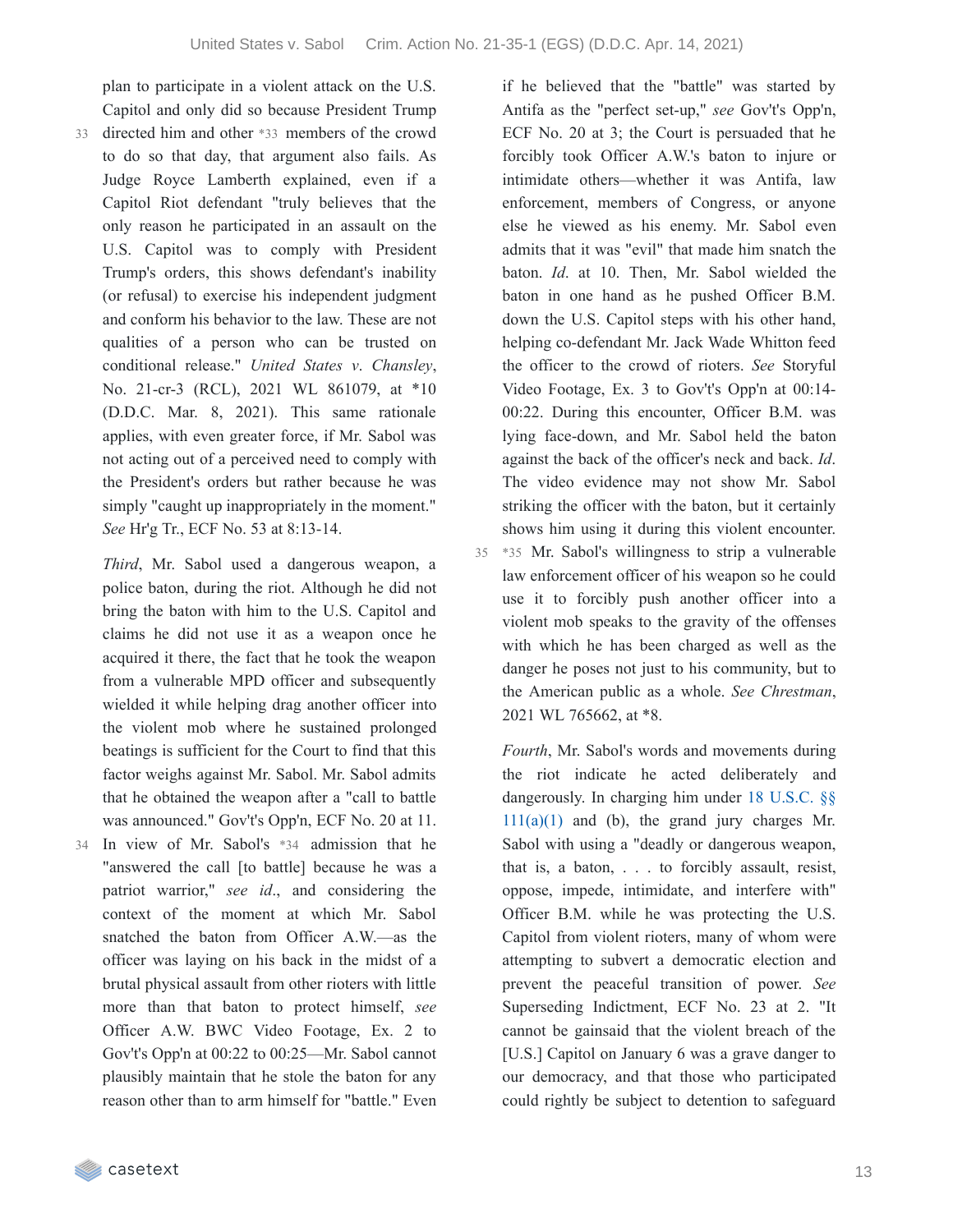the community." *See Munchel*, 2021 WL 1149196, at \*8. For purposes of evaluating a Capitol Riot defendant's dangerousness, the D.C. Circuit has drawn a distinction between Capitol Riot defendants who, like Mr. Sabol, engaged in violence at the U.S. Capitol on January 6, 2021, and those who, like the defendants in *Munchel*, did not. *See Munchel*, \*36 2021 WL 1149196, at \*8 ("[T]hose [rioters] who actually assaulted police officers and . . . those who aided, conspired with, planned, or coordinated such actions, are in a different category of dangerousness than those who cheered on the violence or entered the Capitol after others cleared the way."). In *Munchel*, two Capitol Riot defendants had appealed the district court's detention decision, and the D.C. Circuit remanded the case for further consideration of the defendants' dangerousness. *Id*. In so doing, the D.C. Circuit emphasized that the record lacked evidence that the defendants committed any violence or vandalized any property. *Id*. In comparison, "[g]rave concerns" are implicated by Mr. Sabol's conduct, which included using physical force to strip Officer A.W. of his police baton, assisting other rioters in pulling Officer B.M. into the mob, and assaulting Officer B.M. with the baton he had stolen from Officer A.W. *See* Gov't's Opp'n, ECF No. 20 at 13 (citing *Chrestman*, 2021 WL 765662, at \*8). This conduct sets him apart from other rioters who engaged with law enforcement but have been granted pretrial release. *See*, *e*.*g*., *Klein*, No. CR 21-236, ECF No. 29 at 16, n.8 (distinguishing Mr. Klein's actions from rioters who "clearly sought to 37 incapacitate and injure members \*37 of law

36

enforcement," identifying Mr. Sabol specifically in that comparison).

To the extent Mr. Sabol maintains that he was attempting to help, not hurt, Officer B.M. when he joined other rioters in pulling the officer down the U.S. Capitol steps and into the mob while holding the stolen baton against the back of his neck, the evidence tells a different story. The Court has reviewed the chilling video footage provided by

the government and Mr. Sabol. The government's Exhibit 3 is a one-minute, 41-second clip of a video posted by Storyful to YouTube. $10$  In the video, a person in a tan jacket wearing a green backpack and a dark helmet is seen moving quickly up the U.S. Capitol steps through the large, screaming crowd as rioters at the top of the steps are swinging objects including a crutch and a hockey stick toward law enforcement gathered under the U.S. Capitol's western terrace archway. Storyful Video Footage, Ex. 3 to Gov't's Opp'n at 00:01-00:08. Mr. Sabol has confirmed to law enforcement that he is that person. *See* Gov't's Opp'n, ECF No. 20 at 11. When Mr. Sabol reaches the top of the steps, he then reaches toward the ground before falling backwards down a few steps with a black baton in his left hand. Storyful Video Footage, Ex. 3 to Gov't's \*38 Opp'n at 00:08- 00:11. A few seconds later, another rioter at the top of the steps wearing a grey backpack and white ball cap, who has now been identified as Mr. Sabol's co-defendant Mr. Jack Wade Whitton, appears to begin forcefully pulling an officer, who is on the ground at that point, away from the archway and into the mob. *Id*. at 00:14-00:19. Mr. Sabol seems to observe this, and he moves back up the steps and joins Mr. Whitton in dragging Officer B.M. face-first down the U.S. Capitol steps and away from the other officers as rioters continue to relentlessly swing and throw objects at the officers in the archway and at Officer B.M. on the ground, all while members of the large crowd yell and chant "U-S-A, U-S-A." *Id*. at 00:14- 00:22. Mr. Sabol can be seen using his left hand to push Officer B.M. down the steps while he is bending over the officer and holding the black baton in his right hand against the officer's back and neck. *Id*.; *see also* Ex. 4 to Gov't's Opp'n, ECF No. 20 at 5. Seconds later, another rioter repeatedly slams what appears to be a wooden flagpole bearing the American flag toward the ground where Officer B.M. seems to be laying, now in the middle of the crowd on the steps. *See* Storyful Video Footage, Ex. 3 to Gov't's Opp'n, at 00:23-00:28. The government's Exhibit 5A is a 38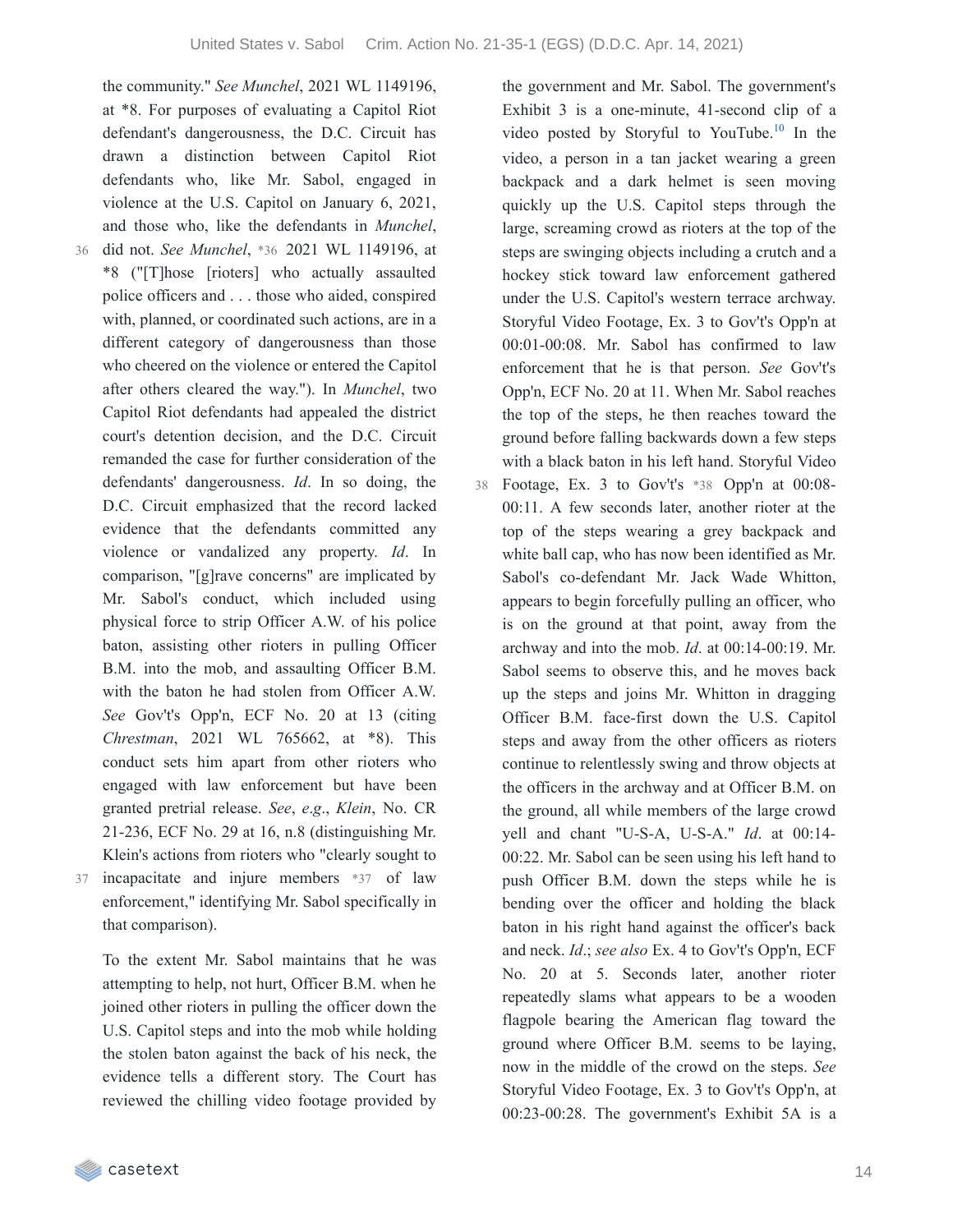shows some of these events from a different angle. Officer C.M. BWC Video Footage, Ex. 5A to Gov't's Opp'n. In the video, officers gather under the \*39 archway seemingly trying to fend off the throng of violent protesters who are attacking them. *Id*. About halfway through the clip, codefendant Mr. Whitton is seen grabbing an officer's head and lurching him forward over another officer who is laying on the ground. *Id*. at 00:33-00:35. The government proffers that those officers are B.M. and A.W., respectively. *See* Gov't's Opp'n, ECF No. 20 at 5-6. Mr. Sabol comes into the frame at about 35 seconds into the video. *See* Officer C.M. BWC Video Footage, Ex. 5A to Gov't's Opp'n at 00:35; *see also* Ex. 5B to Gov't's Opp'n, ECF No. 20 at 6. Although the events unfold quickly, and the image of Mr. Sabol is choppy and occasionally blocked as Officer C.M. appears to be jostled around and other officers block the frame, Mr. Sabol can be seen helping push Officer B.M. down the U.S. Capitol steps while holding the black baton against Officer B.M.'s back and neck. Officer C.M. BWC Video Footage, Ex. 5A to Gov't's Opp'n at 00:35-00:37.

clip from Officer C.M.'s BWC video footage that

10 *Available at* Storyful Rights Management, *Pro-Trump Protesters Beat Police Of icer Protecting Capitol Entrance*, YouTube (Jan. 10, 2021), https://www.youtube.com/watch? v=aEGthdTzedk.

The video evidence that Mr. Sabol submits to cast doubt on the nefariousness of his conduct during Officer B.M.'s violent attack is unconvincing, at least as it pertains to the Court's consideration of the nature and circumstances of the charged offenses and Mr. Sabol's request for pretrial release. Mr. Sabol offers a one-minute, 36-second video of unknown origin as Exhibit 2 to his motion. Video Footage, Ex. 2 to Def.'s Mot., ECF No. 17-2. He points out that "a voice can be heard" in the \*40 video "urging others to not attack officers." Def.'s Mot., ECF No. 17 at 3. An unnamed "witness" who "has known Mr. Sabol for over 10 years . . . says the voice in the video is that of Mr. Sabol." *Id*. At the April 8 hearing, Mr. Sabol also introduced a second video exhibit that shows Mr. Sabol waving his hands horizontally, in what he contends is a gesture a referee might make to indicate action needed to stop, as other members of the mob appear to be attacking law enforcement officers. *See* Hr'g Tr. 40:5-11. In light of Mr. Sabol's exhibits, he argues "the government's video is ambiguous as to whether the individual in the video believed himself to be helping, rather than harming, the officer B.M." Def.'s Mot., ECF No. 17 at 3.

The Court is not persuaded. The Court's review of the first video reveals that Mr. Sabol's unnamed "witness" appears to be mistaken in believing that the voice in the video heard telling rioters not to attack the cops is Mr. Sabol's. A person begins saying "Don't hurt the police" around 30 seconds into the video clip. Video Footage, Ex. 2 to Def.'s Mot., ECF No. 17-2 at 00:30. At that point, Mr. Sabol is about three or four rows of people away from the person who is filming. *Id*. He appears to be moving forward further into the crowd toward the officers and is positioned above other rioters, suggesting he is on a step or other raised surface. *Id*. Seconds before a voice is heard calling for other rioters not to hurt the police, a hand enters 41  $*$ 41 the immediate foreground of the video holding a white Pyle megaphone. *Id*. at 00:25. The megaphone is passed to a man wearing a red shirt who is positioned right in front of the person who is filming. *Id*. From there, it seems the man in the foreground with the microphone wearing a red shirt, who is not Mr. Sabol, is the person who repeatedly says "don't hurt the cops," while a female voice also yells "don't hurt the cops" and "stop it." *Id*. at 00:30-00:50. The second video does depict Mr. Sabol waving his hands horizontally, as Mr. Sabol argues, but there are no discernable statements made by Mr. Sabol in the video that reveal what this gesture meant in the context of the mob attacks on law enforcement. Moreover, the government avers that the videos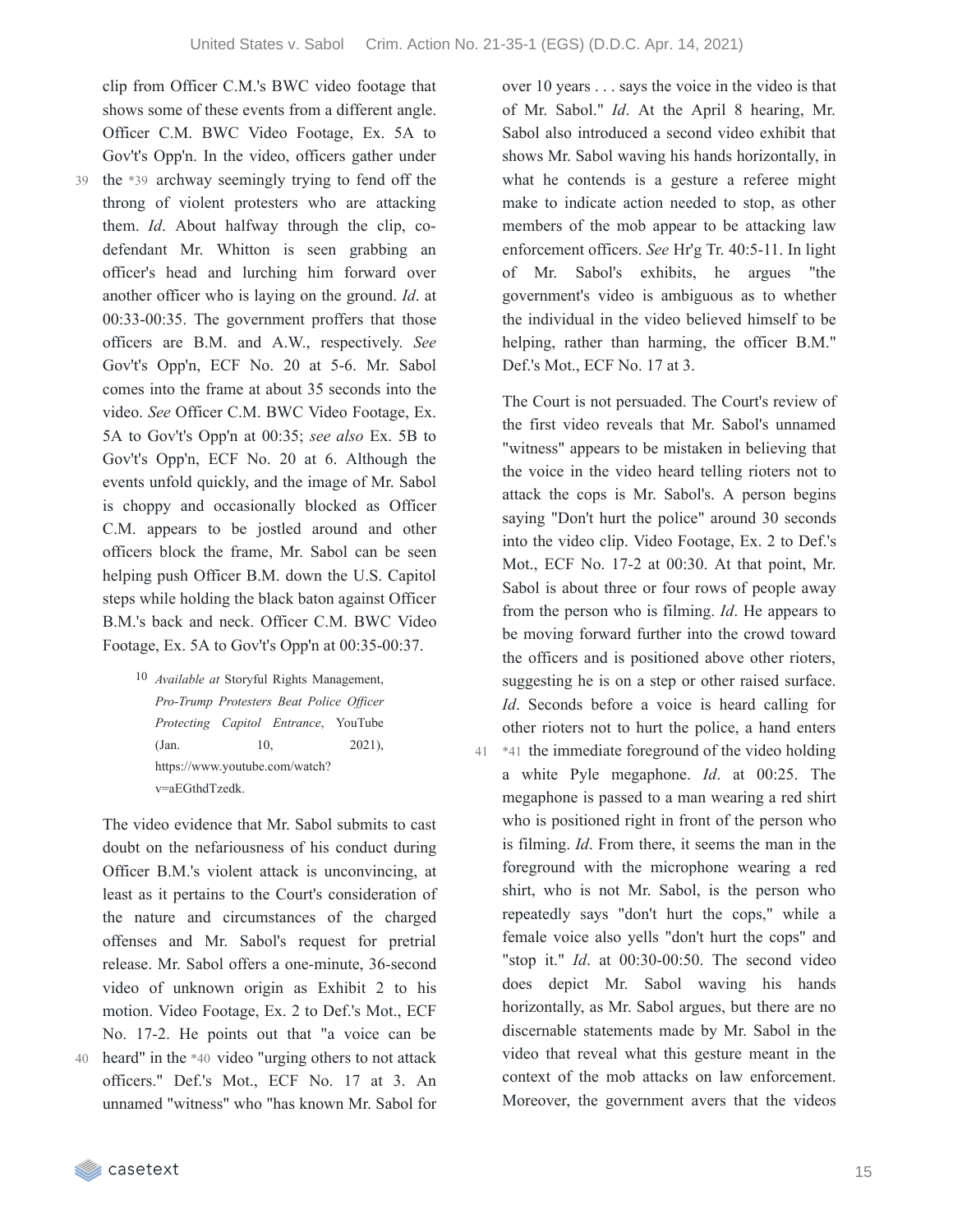depict events that occurred approximately one hour before the attacks on Officers B.M. and A.W., meaning that even if the Court accepts Mr. Sabol's interpretation of the events that transpired at that time, the assaults on law enforcement for which Mr. Sabol is charged occurred an hour later. Mr. Sabol's video evidence is therefore ineffective in countering the government's proffer of video evidence that depicts conduct intended to harm, rather than help, the MPD officers, including: (1) taking Officer A.W.'s police baton by force while the officer was laying on the ground after having been attacked by other rioters, *see* Officer A.W. BWC Video Footage, Ex. 2 to Gov't's Opp'n; and

(2) helping drag Officer \*42 B.M. away from his 42 fellow officers and into the mob by using his left hand to push Officer B.M. down the steps while bending over him and holding Officer A.W.'s baton in his right hand against Officer B.M.'s back and neck. *See* Storyful Video Footage, Ex. 3 to Gov't's Opp'n at 00:14-00:22; Still Photo, Ex. 4 to Gov't's Opp'n, ECF No. 20 at 5; Officer C.M. BWC Video Footage, Ex. 5A to Gov't's Opp'n at 00:35-00:37; Still Photo, Ex. 5B to Gov't's Opp'n, ECF No. 20 at 6.

Finally, while Mr. Sabol's friends and family believe that this violent conduct is "out of character for him," *see* Def.'s Mot., ECF No. 17 at 4; those views expressed in character letters supporting Mr. Sabol, no matter how credible or persuasive, do not change the nature and circumstances of the offenses the grand jury has charged him with. The fact is that the grand jury determined that Mr. Sabol's conduct at the U.S. Capitol on January 6, 2021 supported not only charges for civil disorder, disorderly and disruptive conduct, and violent entry and disorderly conduct, but also assault on a federal officer with a deadly weapon. *See* Superseding Indictment, ECF No. 23.

The two remaining *Chrestman* factors—evidence of coordination with other rioters and whether the defendant assumed a leadership role in the assault —do not appear to be implicated in this case. The

government has not proffered any evidence of Mr. Sabol communicating before, during, or after the \*43 riot with anyone else in an attempt to amplify 43 or assure the success of the U.S. Capitol breach. And while Mr. Sabol voluntarily admitted that when he arrived at the U.S. Capitol on January 6, 2021, he sought to be on the front line of the "battle," *see* Gov't's Opp'n, ECF No. 20 at 3; the government has not proffered any evidence that suggests Mr. Sabol urged other rioters to advance on the U.S. Capitol or attack law enforcement, other than his conduct, which arguably was leading by example.

Nonetheless, in view of all of these considerations, the Court is convinced that the nature and circumstances of Mr. Sabol's offenses evince a clear disregard for the law, an aversion to the fundamental tenants of our democracy, and a willingness to act violently when he believes he is "fighting tyranny," all of which indicate that he poses a danger to the community. *See Chrestman*, 2021 WL 765662, at \*9. Accordingly, this factor weighs heavily in favor of detention on the basis that no condition or combination of conditions will reasonably assure the safety of the [community.](https://casetext.com/statute/united-states-code/title-18-crimes-and-criminal-procedure/part-ii-criminal-procedure/chapter-207-release-and-detention-pending-judicial-proceedings/section-3142-release-or-detention-of-a-defendant-pending-trial) 18 U.S.C. § [3142\(e\)\(1\)](https://casetext.com/statute/united-states-code/title-18-crimes-and-criminal-procedure/part-ii-criminal-procedure/chapter-207-release-and-detention-pending-judicial-proceedings/section-3142-release-or-detention-of-a-defendant-pending-trial); 18 U.S.C. §  $3142(g)(1)$ . Likewise, in view of the substantial term of imprisonment to which Mr. Sabol is exposed for his offenses, this factor also weighs in favor of Mr. Sabol's continued detention on the basis that no condition or combination of \*44 44 conditions will reasonably assure Mr. Sabol's appearance as required. *Id*.; *see also Chansley*, 2021 WL 861079, at \*14.

# **2. Weight of the Evidence Against the Defendant**

The second factor the Court must consider is the weight of the evidence against Mr. Sabol. 18 U.S.C. § [3142\(g\)\(2\).](https://casetext.com/statute/united-states-code/title-18-crimes-and-criminal-procedure/part-ii-criminal-procedure/chapter-207-release-and-detention-pending-judicial-proceedings/section-3142-release-or-detention-of-a-defendant-pending-trial)

As discussed *supra* Section III, Part B.1, Mr. Sabol submits video evidence that he believes lessens the effectiveness of the government's evidence against him. Video Footage, Ex. 2 to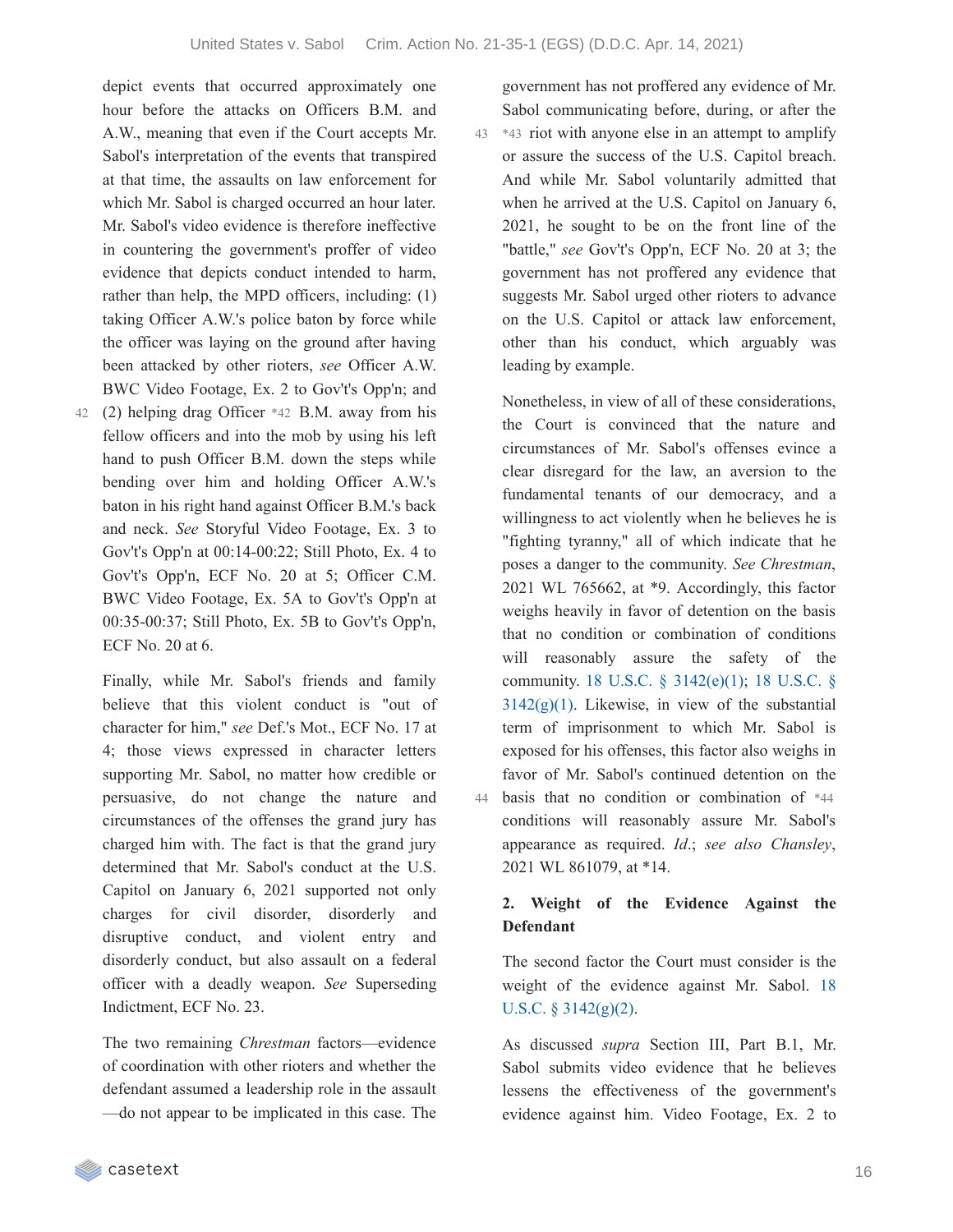Def.'s Mot., ECF No. 17-2. He argues that these videos cast doubt as to whether he "believed himself to be helping, rather than hurting, the officer B.M." in the videos proffered by the government. Def.'s Mot., ECF No. 17 at 4.

The government, on the other hand, has proffered video evidence, cell phone evidence, physical evidence recovered from Mr. Sabol's vehicle, and testimonial evidence from Mr. Sabol himself in support of the charged offenses. The government describes the video evidence—Exhibits 2, 3, and 5A to the government's opposition—as "objective and unwavering." Gov't's Opp'n, ECF No. 20 at 14. The video evidence, according to the government, "shows precisely how [Mr.] Sabol stole Officer A.W.'s baton, and then dragged Officer B.M. into the violent crowd." *Id*. Cell phone records "corroborate the defendant's presence near the U.S. Capitol." *Id*. Physical evidence recovered from Mr. Sabol's vehicle includes Mr. Sabol's green backpack and \*45 tan 45 Carhartt jacket that he is seen wearing in the video exhibits during the attacks on the MPD officers. *Id*. Mr. Sabol also confirmed to law enforcement that he is the person in the video footage wearing that attire, and he confirmed that he took the baton of an officer who was laying on the ground. *Id*. The government contends that Mr. Sabol's "selfserving statements that he was trying to help officers" is shown by the video evidence to "clearly not [be] the case." *Id*.

For the reasons discussed more fully *supra* Section III, Part B.1, video footage clearly shows Mr. Sabol using physical force against Officer A.W. and physical force with a dangerous weapon against Officer B.M. in a manner that is inconsistent with Mr. Sabol's suggestion that he intended to help the officers. The government also confirmed Mr. Sabol's presence at the U.S. Capitol during the January 6, 2021 riots with cell phone records, and Mr. Sabol admitted he was present and identified himself to law enforcement as the person wearing a tan jacket, dark-colored helmet, and green backpack in the government's video and

still photo exhibits. *See* Gov't's Opp'n, ECF No. 14 at 11, 14. Law enforcement recovered the jacket and backpack from Mr. Sabol's vehicle. *Id*. at 10, 14. And Mr. Sabol made numerous admissions to law enforcement that not only corroborate his presence at the U.S. Capitol and involvement in the assaults, but that shed light on his frame of mind and \*46 motives. *See id*. at 3, 10-11 (proffering that Mr. Sabol told law enforcement officers that (1) there was no question the 2020 Presidential Election was stolen; (2) he "was fighting tyranny in the D.C. Capitol"; (3) during the riot, a "call to battle" was announced, and he "answer the call because he was a patriot warrior"; (4) it was "evil" that took the baton from Officer A.W. during the attack; and (5) he could not recall if he hit Officer B.M. with the stolen police baton because he was in a fit of rage). 46

In consideration of the strength of the government's evidence against Mr. Sabol and the lack of evidence presented to corroborate Mr. Sabol's self-serving statements that he did not intend to harm MPD officers during the siege on the U.S. Capitol, the Court finds that the second 18 U.S.C. § [3142\(g\)](https://casetext.com/statute/united-states-code/title-18-crimes-and-criminal-procedure/part-ii-criminal-procedure/chapter-207-release-and-detention-pending-judicial-proceedings/section-3142-release-or-detention-of-a-defendant-pending-trial) factor weighs against Mr. Sabol and in favor of his continued pretrial detention on the basis that no condition or combination of conditions will reasonably assure the safety of the community, *see Chrestman*, 2021 WL 765662, at  $*10$ ; and on the basis that no condition or combination of conditions will reasonably assure Mr. Sabol's appearance as required, *see Chansley*, 2021 WL 861079, at \*14 ("The overwhelming weight of \*47 the evidence 47 may further prompt defendant to flee and thus weighs in favor of pre-trial detention.").

# **3. The History and Characteristics of the Defendant**

Under the third factor, the Court must consider Mr. Sabol's history and [characteristics.](https://casetext.com/statute/united-states-code/title-18-crimes-and-criminal-procedure/part-ii-criminal-procedure/chapter-207-release-and-detention-pending-judicial-proceedings/section-3142-release-or-detention-of-a-defendant-pending-trial) 18 U.S.C. § 3142(g)(3). The Court considers Mr. Sabol's "character, physical and mental condition, family ties, employment, financial resources, length of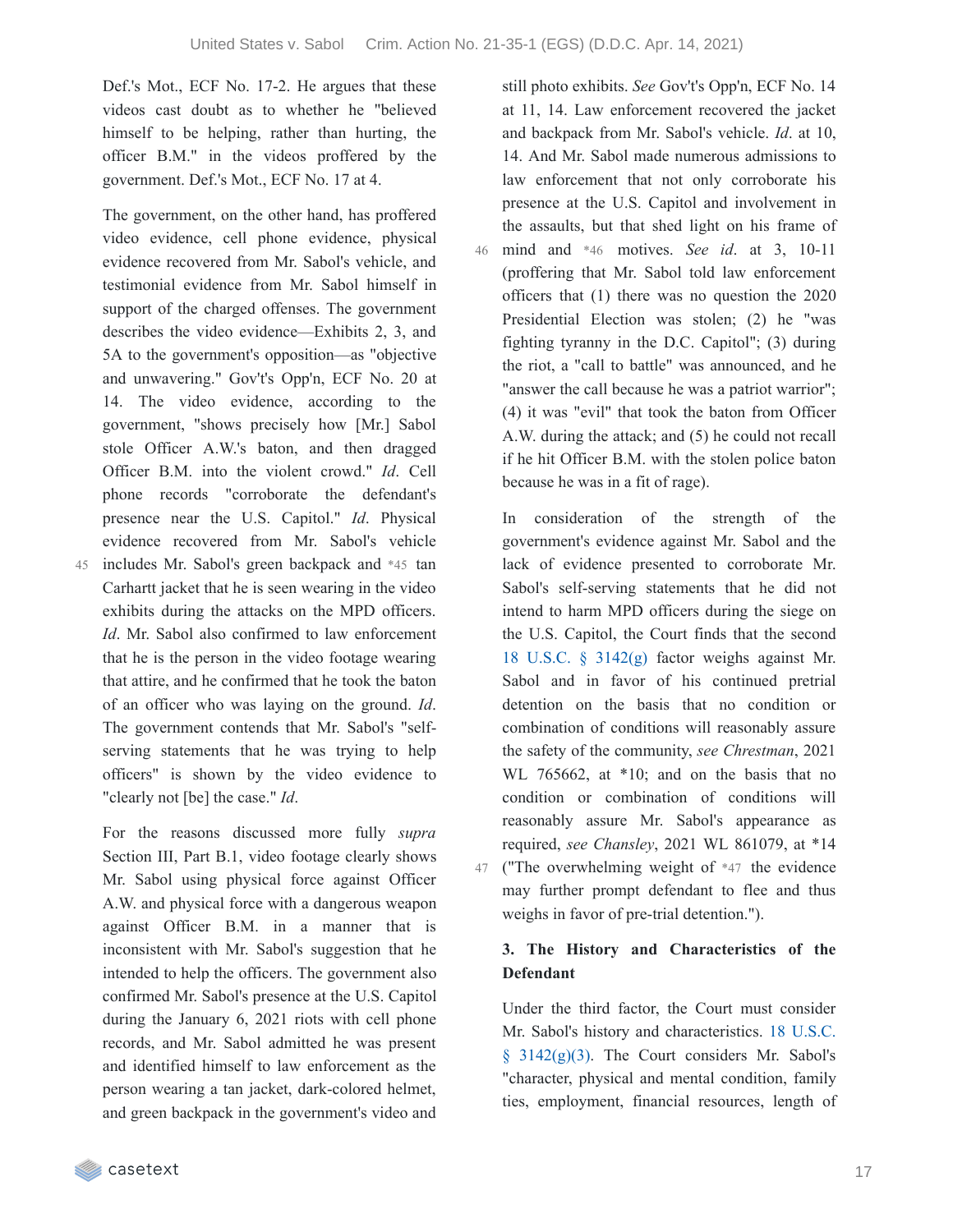residence in the community, community ties, past conduct, history relating to drug or alcohol abuse, criminal history, and record concerning appearance at court proceedings," 18 U.S.C. §  $3142(g)(3)(A)$ ; and "whether, at the time of the current offense or arrest, [Mr. Sabol] was on probation, on parole, or on other release, *Id*. §  $3142(g)(3)(B)$ .

Here, Mr. Sabol relies heavily on the character letters submitted to the Court by his friends and family. Mr. Sabol points out that his friends and family "say he is a peaceful and nonviolent person" and he is a "responsible person who has strong support from his friends and family." Def.'s Mot., ECF No. 17 at 4. Those who wrote letters in support of Mr. Sabol's release expressed surprise at the allegations against Mr. Sabol, and they "indicate that it would be an aberration at the very least," for probable cause for these offenses to exist. *Id*. at 4-5. In addition, Mr. Sabol has strong community ties in both New York and Colorado—

his family resides in New York, and he and \*48 his long-time girlfriend live in Colorado. *Id*. at 4. Mr. Sabol asserts that he "volunteers in his community" and "takes an active role in his community by helping neighbors and friends when they need it." *Id*. Mr. Sabol has three children, and he states that he is "close with his family." *Id*. at 5. Mr. Sabol also has steady employment. He is a Senior Geophysical Manager at a company at which he has been employed for over six years, and before that he worked for two other companies for a combined total of 14 years. *Id*. Mr. Sabol is 51 years old. *Id*. Finally, he contends at "[a]t the time of his arrest, [he] had reached a mental breaking point," but he "has recovered from the episode and is focused on resolving this case responsibly." *Id*.

The government acknowledges that many letters of support have been written on Mr. Sabol's behalf and that Mr. Sabol does not have a criminal history. Gov't's Opp'n, ECF No. 20 at 15. However, the government returns to Mr. Sabol's actions on January 6, 2021, and in the days

thereafter. "[T]he defendant's actions, as demonstrated by his apparent willingness to prepare for and engage in what he perceived to be a battle, weigh against his release," the government argues. *Id*. The government contends that he engaged in this violent behavior, which included assaulting police officers, because he did not believe the results of the 2020 Presidential Election were valid, and "[i]f released, [he] would have even more opportunities to \*49 unleash violence against those in 'battle' against him." *Id*. Moreover, the government points out that Mr. Sabol has already admitted to "succeed[ing] in destroying evidence and asked others to delete incriminating videos he made," and that he would have more opportunities to "obstruct the proceedings against him" in this manner if he were released. *Id*.

In consideration of all pertinent information presented by the parties concerning Mr. Sabol's history and characteristics, the Court is persuaded that this factor weighs against Mr. Sabol and in favor of his continued pretrial detention. The Court agrees with the government that Mr. Sabol's willingness to act violently during what he perceived to be a "battle" and a fight against tyranny is extremely troubling. *See* Gov't's Opp'n, ECF No. 20 at 15. That he acted violently against law enforcement protecting the peaceful transition of power based on a belief that the 2020 Presidential Election was stolen is also very alarming. *Id*. This recent conduct indeed raises concerns about Mr. Sabol's character and the danger Mr. Sabol may present to the community if he were released. *See Chrestman*, 2021 WL 765662, at \*14.

To Mr. Sabol's credit, however, his friends and family appear to think very highly of his character, and their letters asking for his release from custody are both credible and persuasive. *See* Character Letters, Ex. 1 to Def.'s Mot., ECF No. \*50 17-1. Thirty family members and individuals 50 were willing to write letters on Mr. Sabol's behalf, which is indicative of Mr. Sabol's ability to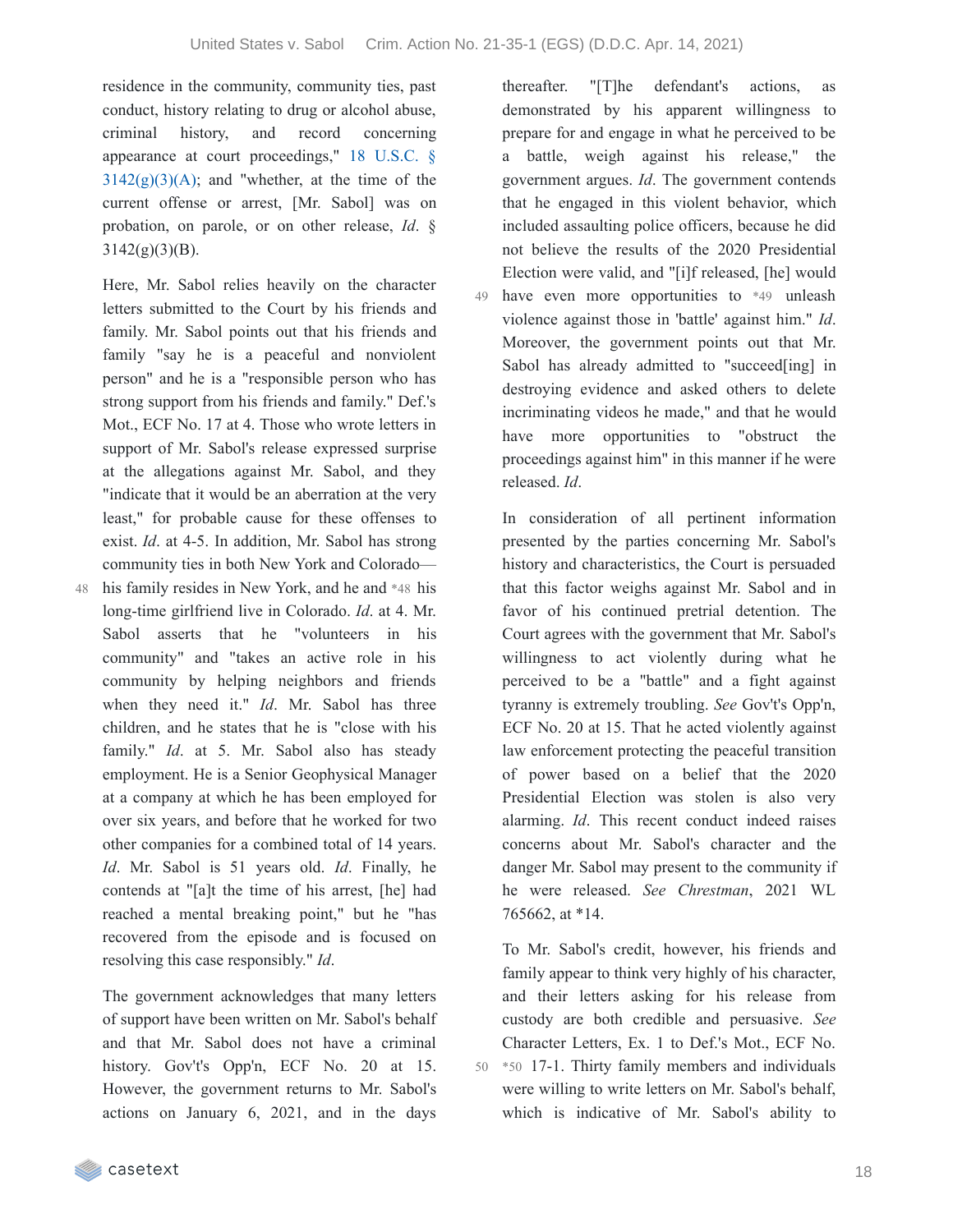establish and maintain strong, meaningful relationships. The letters also demonstrate that Mr. Sabol's social circle includes individuals with political viewpoints different than his own, as well as a law enforcement officer, former military officers, and a practicing attorney working for a federal government agency. Despite the nature and circumstances of his charges, these individuals were willing to write letters to the Court on his behalf. *See* ECF No. 17-2 at 6-7, 9, 11, 20, 31. As Mr. Sabol points out, many of the people who wrote letters expressed their surprise that Mr. Sabol could have engaged in the type of conduct with which he has been charged because it is inconsistent with his peaceful and nonviolent nature and his respect for law enforcement. *See*, *e*.*g*., *id*. at 2 ("Never would I characterize Jeff as someone who would hurt others. Never. He is the peacekeeper. He is that guy who steps in and breaks up a fight, not the participant. The events, of January 6 are completely inconsistent with Jeff and how he has lived his life."); 4 ("He is the most honest, peaceful, non violent person I have ever met. He is loving, giving, and always willing to help others."); 10 ("When I heard the news . . . I was in shock. The Jeff Sabol that I know is not a violent man or an instigator at all."); 11 ("His 51 respect for  $*$ 51 both law enforcement and our military have always been not just laudable, but exemplary."); 18 ("Never in the years that I have known him have I ever heard Jeff talk about starting violence . . . We have all seen videos from January 6th and I cannot imagine the friend I volunteered with participating in that violence."); 20 ("I cannot explain his presence at the Capitol on January 6, and I disagree strongly with the notion that the 2020 presidential election was 'stolen,' but Jeff is—without exaggeration—the last person I would expect to harm a police officer."); 31 ("The portrayal of Jeff by the media

is inconsistent with the good moral character of the Jeff I know. Of all people, I understand the seriousness of this incident, especially as it relates to my Brother's in Blue; however, I hope the court

will show some leniency on Jeff Sabol.").

The letters also confirm that Mr. Sabol is an active volunteer in his community, he regularly helps people in need, and he cares deeply about his family. *See* Def.'s Mot., ECF No. 17 at 4-5. Other factors the Court notes in Mr. Sabol's favor are that he has maintained steady employment for decades and has no criminal history. *See id*. Altogether, these factors have persuaded the Court that Mr. Sabol's nature and characteristics are inconsistent with a person who would present a danger to his community if released, though it is a very close call given the severity of his offenses 52 and the extremely troubling conduct he \*52 displayed at the U.S. Capitol on January 6, 2021. *See Cua*, 2021 WL 918255, at \*4-\*5.

But the Court's inquiry is not finished. In addition to considering these factors in relation to the danger Mr. Sabol may pose to his community if released, the Court must also consider Mr. Sabol's history and characteristics in relation to his flight risk. *See* 18 U.S.C. § [3142\(g\);](https://casetext.com/statute/united-states-code/title-18-crimes-and-criminal-procedure/part-ii-criminal-procedure/chapter-207-release-and-detention-pending-judicial-proceedings/section-3142-release-or-detention-of-a-defendant-pending-trial) *Chansley*, 2021 WL 861079, at \*14-\*15. The government has proffered evidence regarding Mr. Sabol's past attempts to avoid prosecution that cannot be ignored. In the days after January 6, 2021, Mr. Sabol planned an escape to Switzerland where he believed he could avoid extradition for his criminal offenses. Gov't's Opp'n, ECF No 20 at 9. To effectuate that plan, he traveled from Colorado to Boston and was at the airport before abandoning the plan when he believed law enforcement had spotted him. *Id*. He then drove from Boston to New York where he was ultimately located by local law enforcement in New City, New York. *Id*. at 10. Among the items found in his car were his passport and an airline eticket. *Id*. And regrettably, Mr. Sabol's mental and emotional state was such that he had attempted to take his own life. *Id*. When found by local law enforcement in New City, he was covered in blood and suffering from severe self-inflicted lacerations. *Id*. Mr. Sabol asserts that he had "reached a mental breaking point," but he "has 53 recovered from the episode and is focused on \*53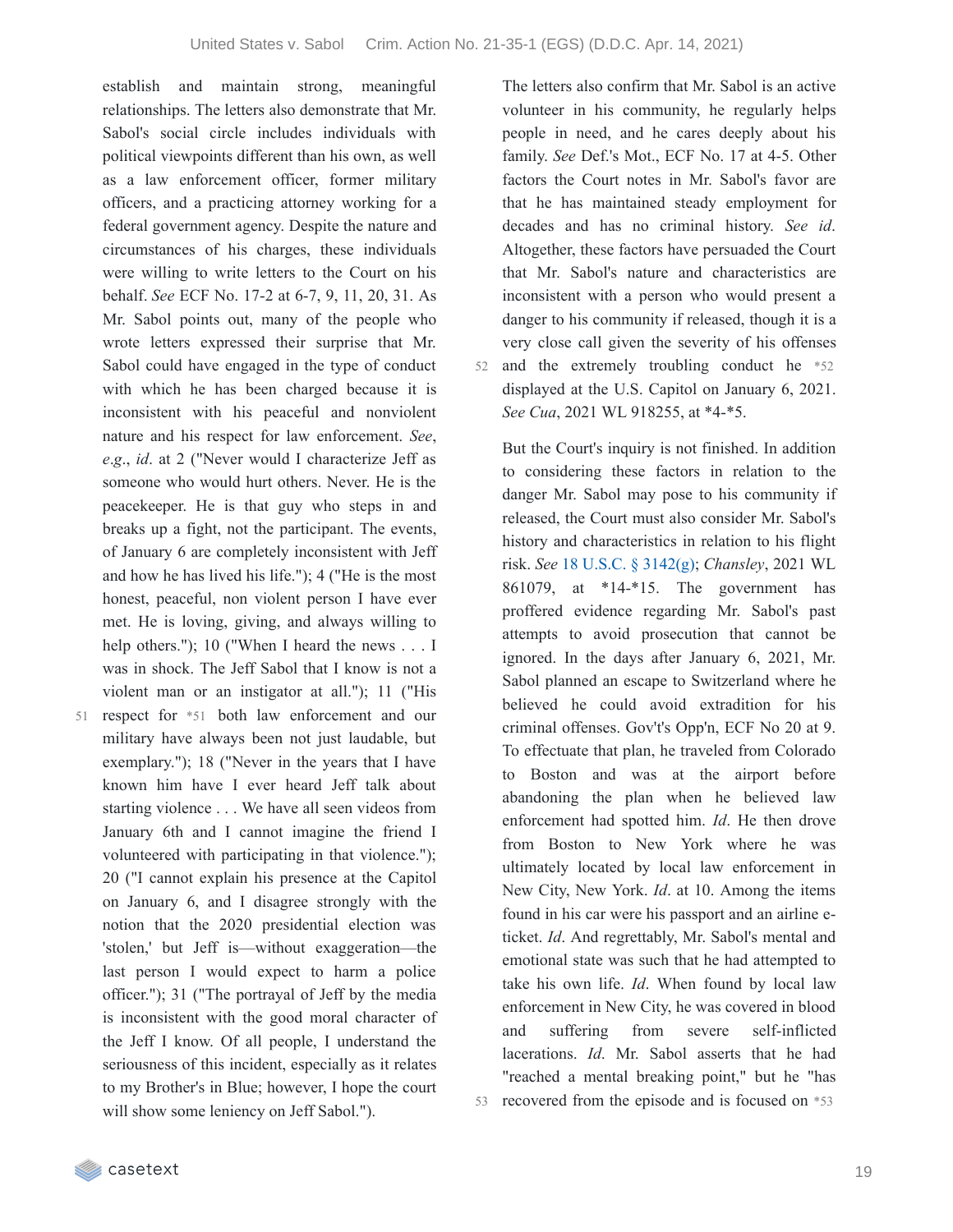resolving this case responsibly." Def.'s Mot., ECF No. 17 at 5. The Court sincerely hopes that is true. But the Court cannot ignore that Mr. Sabol presents a flight risk nonetheless. Considering the steps he took to flee to Switzerland to avoid arrest, Mr. Sabol is the epitome of a flight risk. The Court is unpersuaded by Mr. Sabol's argument, made at the April 8 hearing, that he only wanted to go to Switzerland for a short time to give himself an opportunity to find video evidence to counter the videos that were being circulated by the media at the time. Hr'g Tr., ECF No. 53 at 9:2-21. For one thing, before traveling to Boston, Mr. Sabol engaged in the destruction of evidence—having "fried" electronic devices at his home, directed an associate to delete incriminating video evidence, and destroyed anything that could be construed as antigovernment. *See* Gov't's Opp'n, ECF No. 20. The fact that he destroyed evidence is inconsistent with the behavior of someone trying to legitimately and honestly clear their name; instead, it is consistent with someone trying to avoid prosecution. In addition, the Court cannot condone a criminal defendant's attempt to circumvent the criminal justice system and independently clear their name from the safety of a perceived non-extradition country. Mr. Sabol's attempted flight and his destruction of evidence that could be used against him in a \*54 criminal prosecution unquestionably weighs against pretrial release. *See Chrestman*, 2021 765662, at \*14-

In sum, the Court finds that the third Section 3142(g) factor weighs in favor of Mr. Sabol and against his continued pretrial detention on the basis that no condition or combination of conditions will reasonably assure the safety of the community, but only by a slim margin. *See Cua*, 2021 WL 918255, at \*4-\*5. However, the Court finds that this factor weighs strongly against Mr. Sabol and in favor of his continued pretrial detention on the basis that no condition or combination of conditions will reasonably assure his appearance as required. *See Chrestman*, 2021

WL 765662, at \*14-\*15. As a result, the Court concludes that this factor weighs against Mr. Sabol and in favor of his continued pretrial detention overall. *See* 18 U.S.C. § [3142\(g\).](https://casetext.com/statute/united-states-code/title-18-crimes-and-criminal-procedure/part-ii-criminal-procedure/chapter-207-release-and-detention-pending-judicial-proceedings/section-3142-release-or-detention-of-a-defendant-pending-trial) *Cf*. *Chrestman*, 2021 WL 765662, at \*15 (concluding that the defendant's history and characteristics weighed in favor of pretrial detention where defendant posed a clear danger \*55 to the community, but his risk of flight was minimal, though not zero). 55

### **4. The Nature and Seriousness of the Danger Posed by Defendant's Release**

The final factor the Court must consider is the "nature and seriousness of the danger to any person or the community that would be posed by the person's release."  $18$  U.S.C.  $\S$  [3142\(g\)\(4\).](https://casetext.com/statute/united-states-code/title-18-crimes-and-criminal-procedure/part-ii-criminal-procedure/chapter-207-release-and-detention-pending-judicial-proceedings/section-3142-release-or-detention-of-a-defendant-pending-trial)

Mr. Sabol states that although the charge for assaulting a federal officer with a deadly weapon carries a maximum penalty of 20 years, "none of the offenses have mandatory minimums." Def.'s Mot., ECF No. 17 at 5. In his motion, Mr. Sabol states that, if released, he would return to Colorado, which is "a long distance from the location of the alleged crime and victims, who are strangers to Mr. Sabol, in this case." *Id*. In Colorado and elsewhere, he has "a long record of living as a productive and positive member of society." *Id*. At the April 8 hearing, Mr. Sabol presented an alternative release plan: he would live in Waterville, New York under house arrest and subject to electronic GPS monitoring in a home owned by his girlfriend that is next door to his parent's residence, under the supervision of the probation office in the Northern District of New York. Hr'g Tr., ECF No. 53 at 14:5-15:24. Finally, Mr. Sabol points out that the "pretrial service report in New York recommended release on an unsecured bond with conditions to include \*56 56 surrendering his passport, GPS monitoring, and restricted travel to his home and the District of Columbia for court." Def.'s Mot., ECF No. 17 at 5. For these reasons, he argues, "[r]elease with strict conditions is appropriate in this case." *Id*.

 $*15.$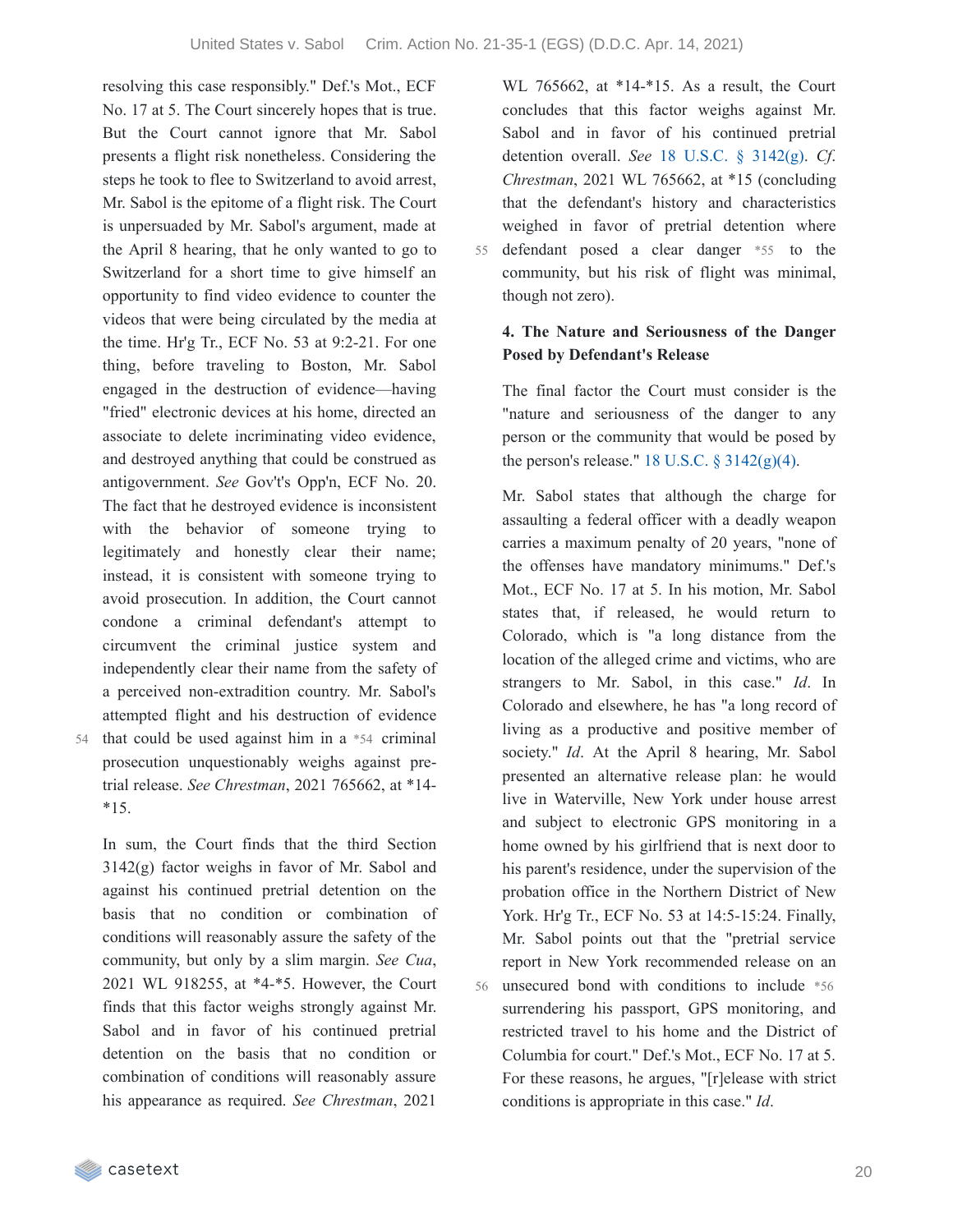The government raises concerns about both Mr. Sabol's danger to the community based on his actions on January 6, 2021, as well as his risk of flight based on his effort to flee the country and his attempt to take his own life when he believed he was under FBI investigation. *Id*. at 15-16. With respect to the danger Mr. Sabol poses to the community if released, the government again emphasizes that Mr. Sabol used physical force against MPD officers. *Id*. at 15. Again, rioters, with the assistance of Mr. Sabol, dragged Officer A.W. and Officer B.M. from their post outside the U.S. Capitol into a violent mob, not only subjecting the officers to severe physical danger but also preventing them from tending to a wounded protestor who had been crushed by the mob and subsequently died of her injuries. *Id*. at 15-16. Moreover, "[t]he charged offenses involve assaultive conduct aimed to stop the functioning of the United States government, specifically to derail the certification of the electoral process, a cornerstone of our democracy." *Id*. at 15. With respect to Mr. Sabol's risk of flight, the government points out that he has already attempted to avoid prosecution by drastic means,

57

and now, considering the evidence and charges \*57 against him, which expose him to a significant term of imprisonment, "he has an even more compelling incentive to flee." *Id*.

For many of the reasons already addressed above, the Court finds that this factor also weighs against Mr. Sabol and in favor of his continued pretrial detention. "Consideration of this factor encompasses much of the analysis set forth above, but it is broader in scope," requiring an "openended assessment of the 'seriousness' of the risk to public safety." *Cua*, 2021 WL 918255, at \*5 (quoting *United States v*. *Taylor*, 289 F. Supp. 3d 55, 70 (D.D.C. 2018)). ["Because](https://casetext.com/case/united-states-v-taylor-915#p70) this factor substantially overlaps with the ultimate question whether any conditions of release 'will reasonably assure [the appearance of the person as required] and the safety of any other person and the community,' 18 U.S.C. § [3142\(e\)](https://casetext.com/statute/united-states-code/title-18-crimes-and-criminal-procedure/part-ii-criminal-procedure/chapter-207-release-and-detention-pending-judicial-proceedings/section-3142-release-or-detention-of-a-defendant-pending-trial), it bears heavily on the Court's analysis." *Id*.

As discussed in detail above, the nature and circumstances of Mr. Sabol's offenses evince not just a clear disregard for the safety of others and law enforcement in particular, but also a willingness to engage in "battle" when he believes he is "fighting tyranny." *See supra* Section III, Part B.1; *see also Chrestman*, 2021 WL 765662, at \*9. On January 6, 2021, that "battle" took place at the U.S. Capitol, and Mr. Sabol's role in it resulted in two MPD officers being wounded and a protester \*58 dying after not receiving needed medical care 58 because the MPD officers were prevented from coming to her aid. *See* Gov't's Opp'n, ECF No. 20 at 15. Though Mr. Sabol suggests that he may not have intended to hurt Officer A.W. and Officer B.M. during the riot, the Court carefully reviewed Mr. Sabol's video evidence alongside the government's video evidence and concluded that the Court cannot construe Mr. Sabol's video as supporting his claim at this juncture. *See supra* Section III, Part B.1. The Court does acknowledge that the character letters sent on Mr. Sabol's behalf are compelling. The letters provide the Court with a longer and fuller view of Mr. Sabol's life and character, and the Court appreciates that based on those letters, it appears that his character is inconsistent with the chilling behavior he displayed on January 6, 2021. *See supra* Section III, Part B.3. But a lifetime view of Mr. Sabol's history and characteristics is not the only consideration when determining whether today Mr. Sabol poses a danger to his community if he were to be released pending trial. *See* 18 U.S.C. §  $3142(g)$ . His history of a [productive](https://casetext.com/statute/united-states-code/title-18-crimes-and-criminal-procedure/part-ii-criminal-procedure/chapter-207-release-and-detention-pending-judicial-proceedings/section-3142-release-or-detention-of-a-defendant-pending-trial) and peaceful life did not prevent him from committing horrific acts on January 6, 2021, and those acts inform the Court's view of his propensity for further violence if he were to be released pending trial.

In determining whether Mr. Sabol poses a danger to his community, neither the video evidence 59 offered by Mr. Sabol nor \*59 the character letters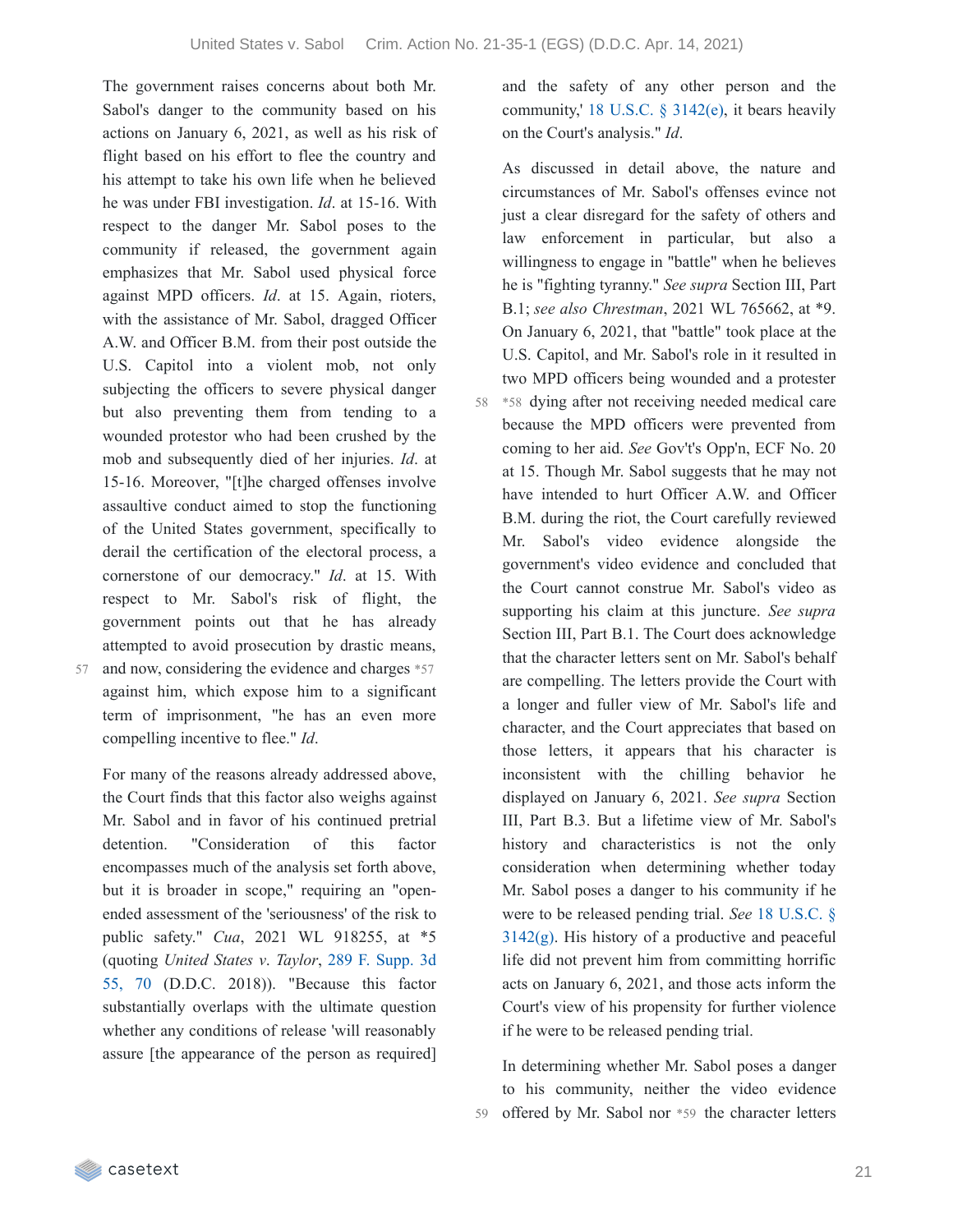submitted on his behalf outweigh the fact that he displayed an extremely troubling disregard for the law and an aversion to the fundamental tenants of our democracy based on what appears to be a sincerely held, but tremendously misguided, belief that he was acting valiantly and patriotically to fight against a tyrannical government that "stole" a presidential election. And Mr. Sabol did not simply hold these misguided beliefs; he acted on them. He traveled across the country to the U.S. Capitol equipped with battle gear. When "called," he stepped up to battle because he believed himself to be "a warrior." To arm himself, he stripped a vulnerable police officer of his police baton. He then used that stolen police baton to force another officer away from his post and into a mob of rioters who proceeded to viciously attack him, leaving him bleeding from the head. Mr. Sabol himself has admitted much of this, and the weight of the evidence against him is strong. For these reasons, the Court is convinced that Mr. Sabol would pose a danger to his community and the broader community of American citizens if he were to be released pending trial.

60

considered, as it must, whether the danger Mr. Sabol poses to the community is concrete and continuing. *See Munchel*, 2021 WL 1149196, at \*4 ("[A] defendant's detention based on dangerousness accords with due process only insofar as the district court determines that \*60 the defendant's history, characteristics, and alleged criminal conduct make clear that he or she poses a concrete, prospective threat to public safety."). While the circumstances of January 6, 2021 were unique, and the day has passed, it cannot be said that every Capitol Riot defendant is no longer a danger because those exact circumstances are unlikely to arise again. The D.C. Circuit certainly did not say as much; instead, the court observed that for the defendants in that case who "did not vandalize any property or commit violence, the presence of the group was critical to their ability to obstruct the vote and to cause danger to the

The Court reaches this conclusion having

community." *Id*. at \*8. Mr. Sabol, on the other hand, did commit acts of violence. In this regard, Mr. Sabol is also different from Capitol Riot defendants like Mr. Frederico Klein who engaged in "forceful conduct" but did not direct that conduct toward inflicting injury. *See Klein*, No. CR 21-236, ECF No. 29 at 24 ("[Mr. Klein's] most forceful conduct was directed to advancing and maintaining the mob's position in the tunnel, not toward inflicting injury, and outside that context, the nature of his actions and the force that he employed would not have had the same effect."). The Court is also influenced by Mr. Sabol's admissions to law enforcement which were made after the events of January 6 and reflect what motivated him to engage in violence. Thus while it may be true that some Capitol Riot defendants no longer pose a threat to the \*61 community because the unique circumstances of January 6 have passed and "the specific concerns in the wake of the January 6 events over future protests and violent attacks on the government . . . have dissipated to some degree now three months later," *see Klein*, No. CR 21-236, ECF No. 29 at 25; the Court finds that the presence of the group at the U.S. Capitol was not necessary for Mr. Sabol to cause danger to the community. He appears to have been motivated to act violently that day not solely by the presence of the group or President Trump's encouragement, but also by his belief that he is a "warrior" in a fight against perceived tyranny, and there is ample reason to believe that fight is not finished for Mr. Sabol and others like him, making the threat of further violence present, concrete, and continuing. *See* Mark Niquette, *Trump Rips Into Mitch McConnell in Speech to Party Donors*, Bloomberg (Apr. 10, 2021), https://www.bloomberg.com/news/articles/2021- 04-10/trump-touts-appeal-to-new-voters-as-pathfor-gop-return-to-power (reporting that former President Trump repeated false claims about the 2020 Presidential Election being stolen and criticized former Vice President Pence for not rejecting the certification of the election results); David Jackson, *"Radical Left CRAZIES:" Trump*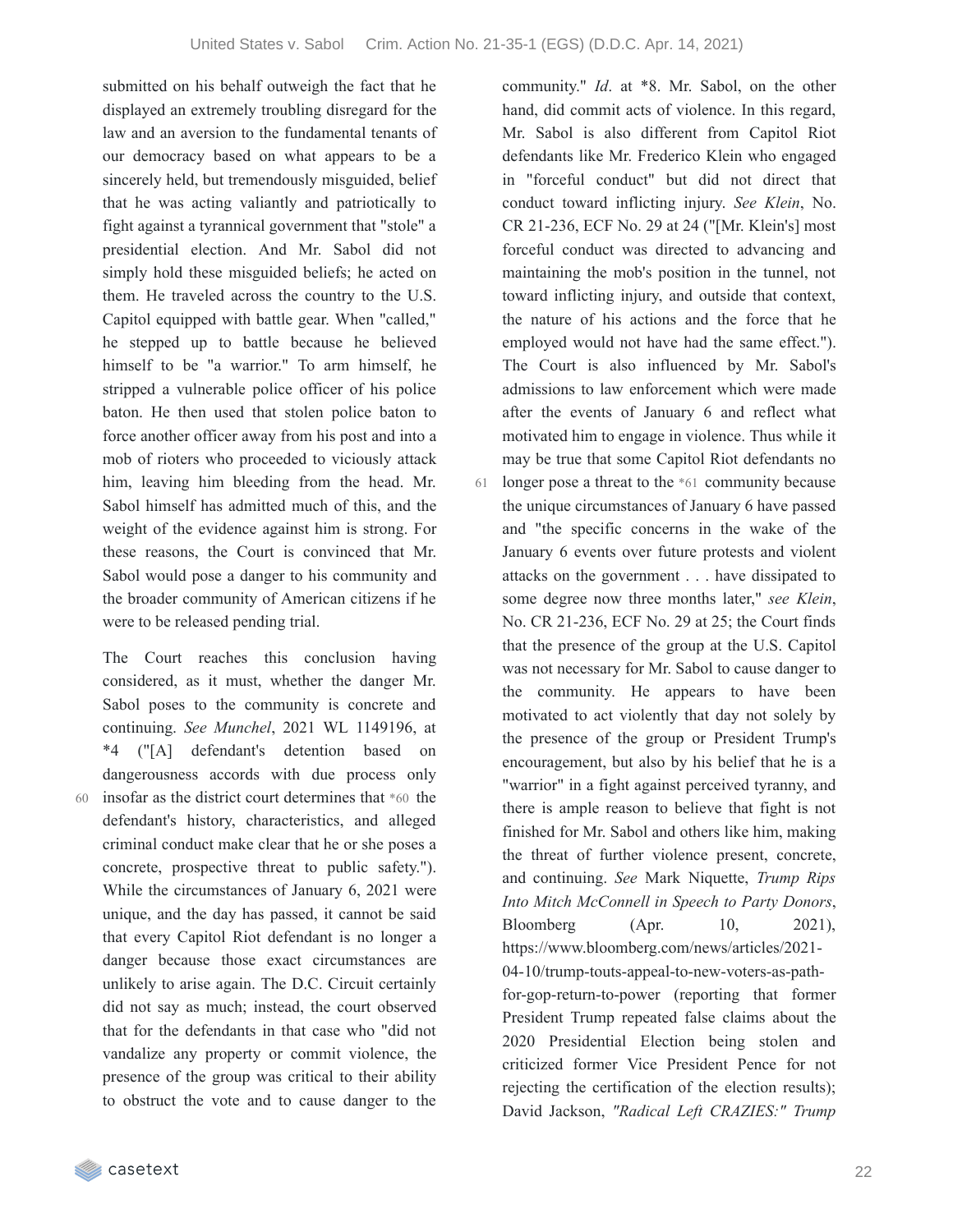*issues Easter greetings by attacking political rivals*, *griping about election loss*, USA Today (Apr. 4, 2021) (reporting on a written statement issued by former President Trump that stated, \*62 62 "Happy Easter to ALL, including the Radical Left CRAZIES who rigged our Presidential Election, and want to destroy our Country!").<sup>[11](https://casetext.com/_print/doc/united-states-v-sabol-1?_printIncludeHighlights=false&_printIncludeKeyPassages=false&_printIsTwoColumn=true&_printEmail=&_printHighlightsKey=#N198034)</sup>

> 11 The Court takes judicial notice of the existence of news articles. *See Washington Post v*. *Robinson*, 935 F.2d [282,](https://casetext.com/case/washington-post-v-robinson#p291) 291 (D.C. Cir. 1991) ("[A] court may take judicial notice of the existence of newspaper articles in the Washington, D.C., area that publicized [certain facts]."); *Agee v*. *Muskie*, 629 [F.2d](https://casetext.com/case/agee-v-muskie#p81) 80, 81 n.1, 90 (D.C. Cir. 1980) (taking judicial notice of facts generally known as a result of newspaper articles). --------

Moreover, a danger exists that, if released, Mr. Sabol may again try to flee or otherwise attempt to prevent his prosecution from moving forward. *See supra* Section III, Part B.3. When Mr. Sabol tried to flee previously, he feared being caught by the FBI. Now Mr. Sabol is facing a potential twentyyear prison sentence for assaulting Officer B.M. with a deadly weapon and is charged with seven other felony and misdemeanor offenses. *See* Superseding Indictment, ECF No. 23. As noted, the evidence against him is strong. And he has already destroyed incriminating evidence and directed others to do so as well.

Finally, releasing Mr. Sabol from custody and allowing him to return to Colorado or move to New York with strict conditions of home incarceration, as Mr. Sabol proposes and as he says the Pretrial Services Agency in New York recommended, would be insufficient to mitigate Mr. Sabol's danger to the community and the risk that he would flee or try to obstruct justice. Mr.

\*63 Sabol argues that in Colorado he would be "a long distance from the location of the alleged crime and victims, who are strangers to Mr. Sabol." Def.'s Mot., ECF No. 17 at 5. The same could be said of home confinement in New York. 63

But Mr. Sabol was in Colorado before he committed the instant offenses. He was in Colorado with his girlfriend, not in Washington D.C., when he planned his participation in the protests; when he acquired the tactical gear he brought with him to the U.S. Capitol; and when he developed the beliefs that ultimately led him to the U.S. Capitol on January 6, 2021. Mr. Sabol's actions demonstrate that he is willing to follow his beliefs, and act on them violently, no matter how far they take him from his home and no matter what "strangers" are on the other side of the "battle" he intends to wage in violation of the laws designed to protect our democracy. While the Court appreciates that living in New York with his girlfriend and near his family may provide him the type of support and oversight needed to improve his mental health conditions, the Court is not persuaded that this proposed home confinement plan would mitigate his continued danger to the community based on his demonstrated willingness to engage in violence in furtherance of his beliefs and in a perceived battle against tyranny. As was true in *Chrestman*, "[t]ogether, these factors demonstrate that he cannot be trusted to abide by any \*64 conditions of release that might be imposed instead of pretrial detention." 2021 WL 765662, at \*16.

# IV. Conclusion

64

After [considering](https://casetext.com/statute/united-states-code/title-18-crimes-and-criminal-procedure/part-ii-criminal-procedure/chapter-207-release-and-detention-pending-judicial-proceedings/section-3142-release-or-detention-of-a-defendant-pending-trial) the factors set forth in 18 U.S.C.  $§$  3142(g), the Court finds, by clear and convincing evidence, that no condition or combination of conditions will reasonably assure the safety of any other person and the community were Mr. Sabol to be released pending trial. 18 U.S.C. § [3142\(e\)\(1\).](https://casetext.com/statute/united-states-code/title-18-crimes-and-criminal-procedure/part-ii-criminal-procedure/chapter-207-release-and-detention-pending-judicial-proceedings/section-3142-release-or-detention-of-a-defendant-pending-trial) The Court further finds, after considering the factors set forth in 18 U.S.C. §  $3142(g)$  and by a [preponderance](https://casetext.com/statute/united-states-code/title-18-crimes-and-criminal-procedure/part-ii-criminal-procedure/chapter-207-release-and-detention-pending-judicial-proceedings/section-3142-release-or-detention-of-a-defendant-pending-trial) of the evidence, that no condition or combination of conditions will reasonably assure Mr. Sabol's appearance as required if he were to be released pending trial. *Id*. Accordingly, Mr. Sabol's Motion for Pretrial Release, is **DENIED**. An appropriate Order accompanies this Memorandum Opinion.